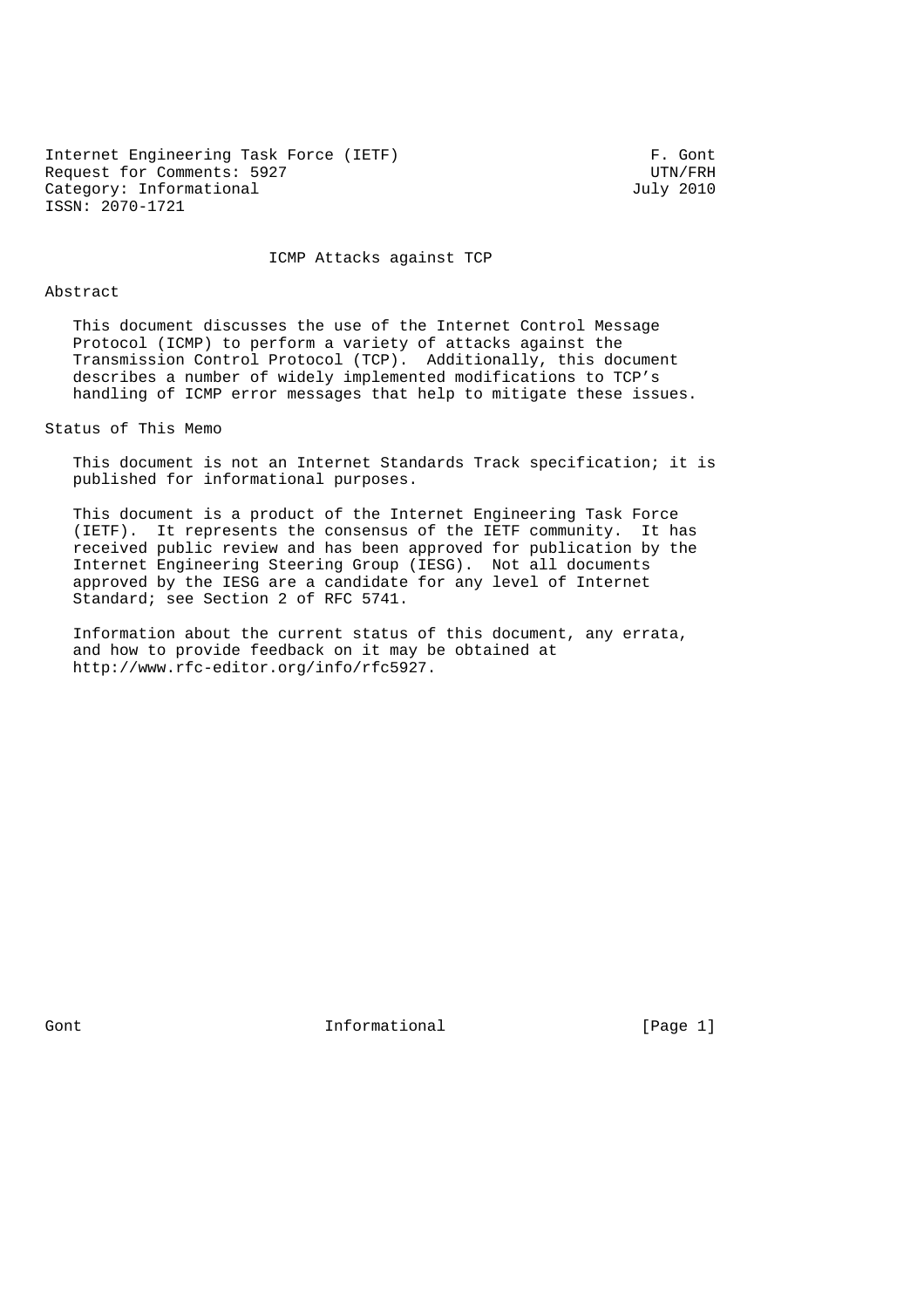Copyright Notice

 Copyright (c) 2010 IETF Trust and the persons identified as the document authors. All rights reserved.

 This document is subject to BCP 78 and the IETF Trust's Legal Provisions Relating to IETF Documents (http://trustee.ietf.org/license-info) in effect on the date of publication of this document. Please review these documents carefully, as they describe your rights and restrictions with respect to this document. Code Components extracted from this document must include Simplified BSD License text as described in Section 4.e of the Trust Legal Provisions and are provided without warranty as described in the Simplified BSD License.

 This document may contain material from IETF Documents or IETF Contributions published or made publicly available before November 10, 2008. The person(s) controlling the copyright in some of this material may not have granted the IETF Trust the right to allow modifications of such material outside the IETF Standards Process. Without obtaining an adequate license from the person(s) controlling the copyright in such materials, this document may not be modified outside the IETF Standards Process, and derivative works of it may not be created outside the IETF Standards Process, except to format it for publication as an RFC or to translate it into languages other than English.

Gont **Informational Informational** [Page 2]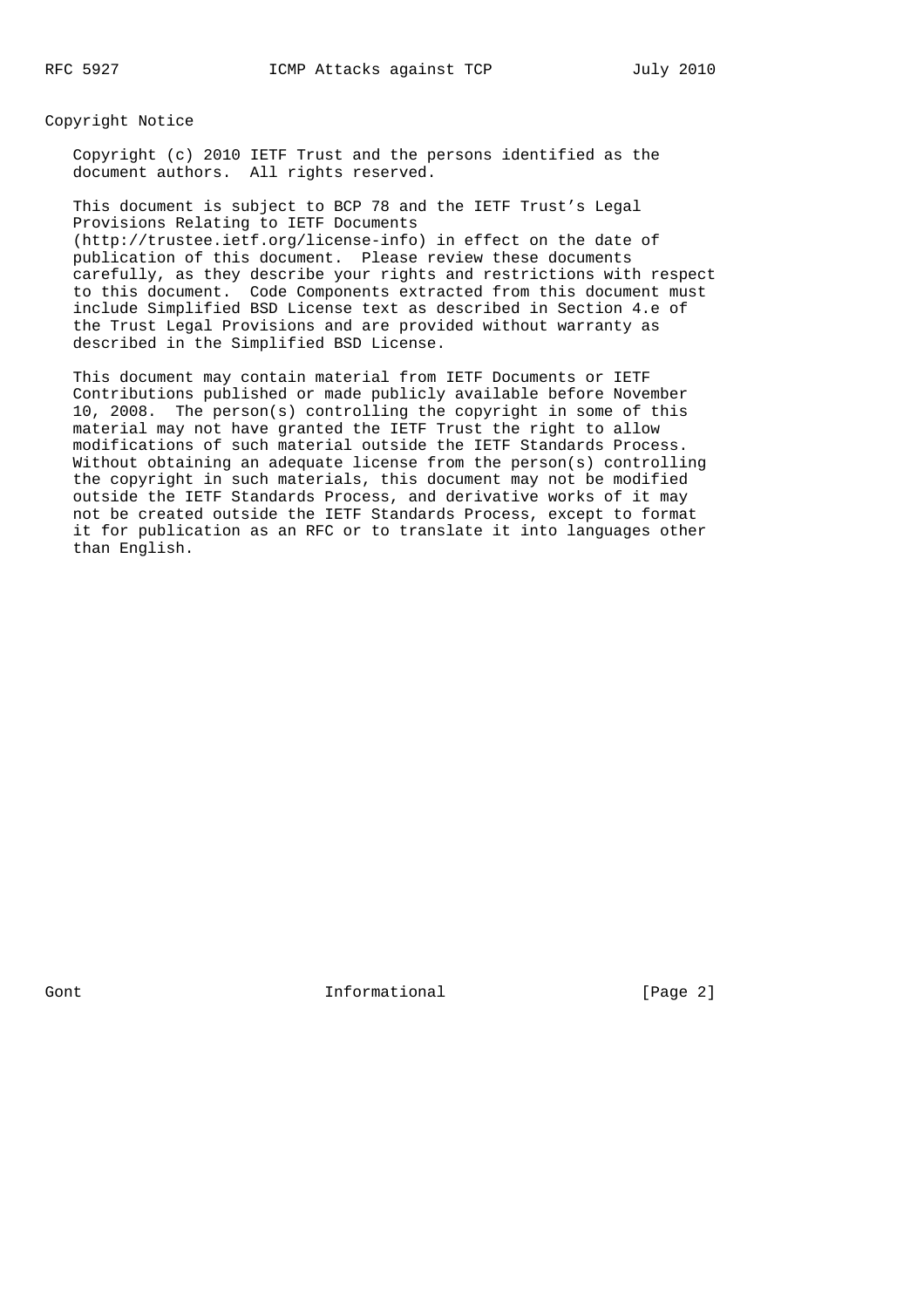# Table of Contents

| 1.                                                                   | 4               |
|----------------------------------------------------------------------|-----------------|
| 2.                                                                   | $5\phantom{.0}$ |
| The Internet Control Message Protocol (ICMP)<br>2.1.                 | 5               |
| ICMP for IP version 4 (ICMPv4)<br>2.1.1.                             | 5               |
| 2.1.2.<br>ICMP for IP version 6 (ICMPv6) $\ldots$                    | $6\overline{6}$ |
| Handling of ICMP Error Messages<br>2.2.                              | $6\overline{6}$ |
| Handling of ICMP Error Messages in the Context of IPsec . 7<br>2.3.  |                 |
| Constraints in the Possible Solutions<br>3 <sub>1</sub>              | $\mathsf{R}$    |
| 4. General Counter-Measures against ICMP Attacks 10                  |                 |
| TCP Sequence Number Checking 10<br>4.1.                              |                 |
| 4.2.<br>Port Randomization 11                                        |                 |
| Filtering ICMP Error Messages Based on the ICMP Payload . 11<br>4.3. |                 |
| 5. Blind Connection-Reset Attack 12                                  |                 |
|                                                                      |                 |
| 5.2. Attack-Specific Counter-Measures 13                             |                 |
| 6. Blind Throughput-Reduction Attack 16                              |                 |
| 6.1.                                                                 |                 |
| Attack-Specific Counter-Measures 16<br>6.2.                          |                 |
| 7. Blind Performance-Degrading Attack 16                             |                 |
| 7.1.                                                                 |                 |
| 7.2.<br>Attack-Specific Counter-Measures 18                          |                 |
| The Counter-Measure for the PMTUD Attack in Action 22<br>7.3.        |                 |
| Normal Operation for Bulk Transfers 22<br>7.3.1.                     |                 |
| 7.3.2. Operation during Path-MTU Changes 24                          |                 |
| 7.3.3. Idle Connection Being Attacked 25                             |                 |
| Active Connection Being Attacked after Discovery<br>7.3.4.           |                 |
| of the Path-MTU 26                                                   |                 |
| TCP Peer Attacked when Sending Small Packets Just<br>7.3.5.          |                 |
| after the Three-Way Handshake 26                                     |                 |
| Pseudo-Code for the Counter-Measure for the Blind<br>7.4.            |                 |
|                                                                      |                 |
| Performance-Degrading Attack 27                                      |                 |
| Security Considerations 30<br>8.                                     |                 |
| 9.                                                                   |                 |
|                                                                      |                 |
| 10.1. Normative References 32                                        |                 |
| 10.2. Informative References 33                                      |                 |

Gont Gont Communism Informational Contractional Executive Contractional Contractional Contractional Contractional Contractional Contractional Contractional Contractional Contractional Contractional Contractional Contractio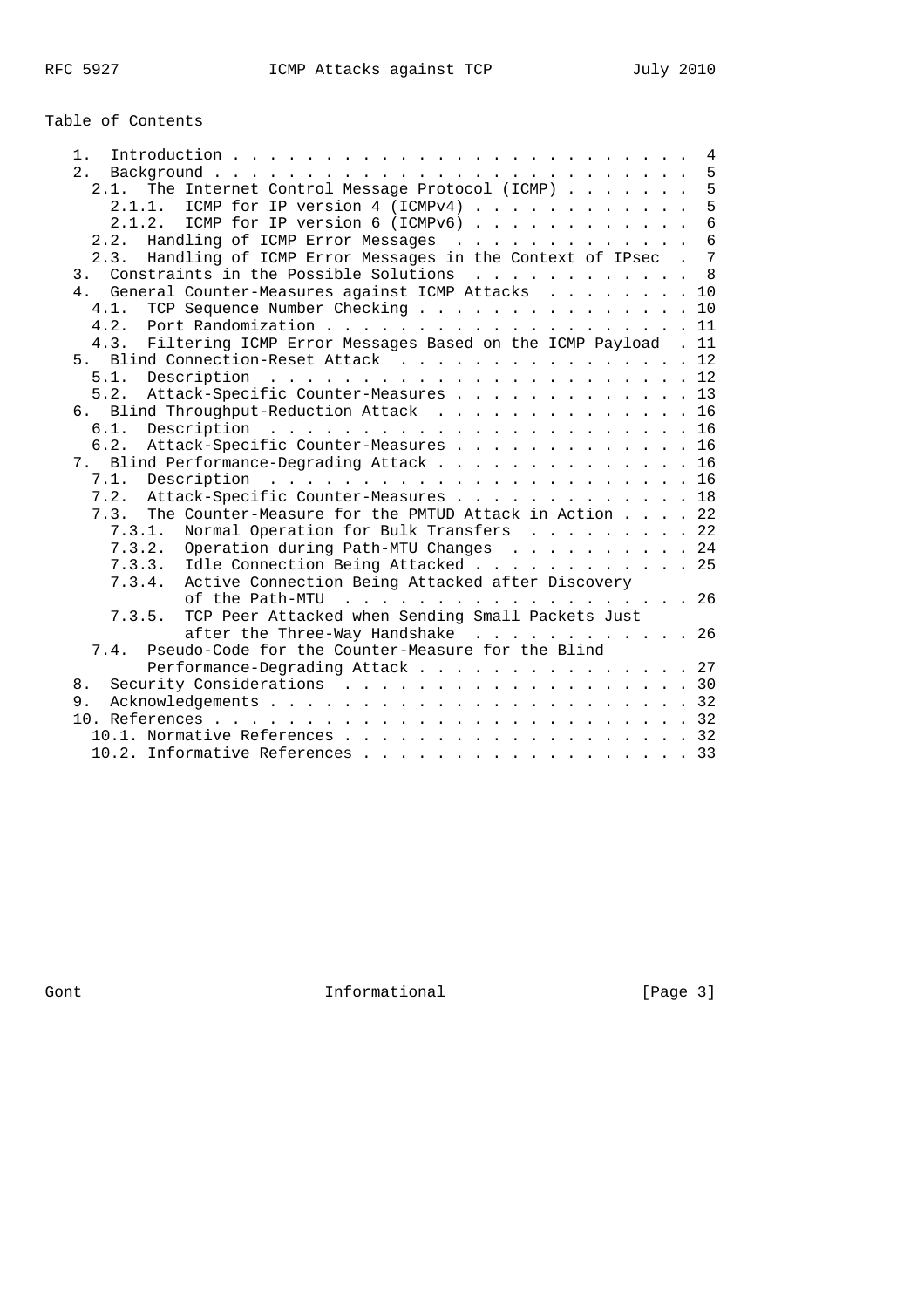#### 1. Introduction

 ICMP [RFC0792] [RFC4443] is a fundamental part of the TCP/IP protocol suite, and is used mainly for reporting network error conditions. However, the current specifications do not recommend any kind of validation checks on the received ICMP error messages, thus allowing a variety of attacks against TCP [RFC0793] by means of ICMP, which include blind connection-reset, blind throughput-reduction, and blind performance-degrading attacks. All of these attacks can be performed even when the attacker is off-path, without the need to sniff the packets that correspond to the attacked TCP connection.

 While the possible security implications of ICMP have been known in the research community for a long time, there has never been an official proposal on how to deal with these vulnerabilities. In 2005, a disclosure process was carried out by the UK's National Infrastructure Security Co-ordination Centre (NISCC) (now CPNI, Centre for the Protection of National Infrastructure), with the collaboration of other computer emergency response teams. A large number of implementations were found vulnerable to either all or a subset of the attacks discussed in this document [NISCC][US-CERT]. The affected systems ranged from TCP/IP implementations meant for desktop computers, to TCP/IP implementations meant for core Internet routers.

 It is clear that implementations should be more cautious when processing ICMP error messages, to eliminate or mitigate the use of ICMP to perform attacks against TCP [RFC4907].

 This document aims to raise awareness of the use of ICMP to perform a variety of attacks against TCP, and discusses several counter measures that eliminate or minimize the impact of these attacks. Most of the these counter-measures can be implemented while still remaining compliant with the current specifications, as they simply describe reasons for not taking the advice provided in the specifications in terms of "SHOULDs", but still comply with the requirements stated as "MUSTs".

 We note that the counter-measures discussed in this document are not part of standard TCP behavior, and this document does not change that state of affairs. The consensus of the TCPM WG (TCP Maintenance and Minor Extensions Working Group) was to document this widespread implementation of nonstandard TCP behavior but to not change the TCP standard.

 Section 2 provides background information on ICMP. Section 3 discusses the constraints in the general counter-measures that can be implemented against the attacks described in this document.

Gont Gont Chambread Informational Contractional (Page 4)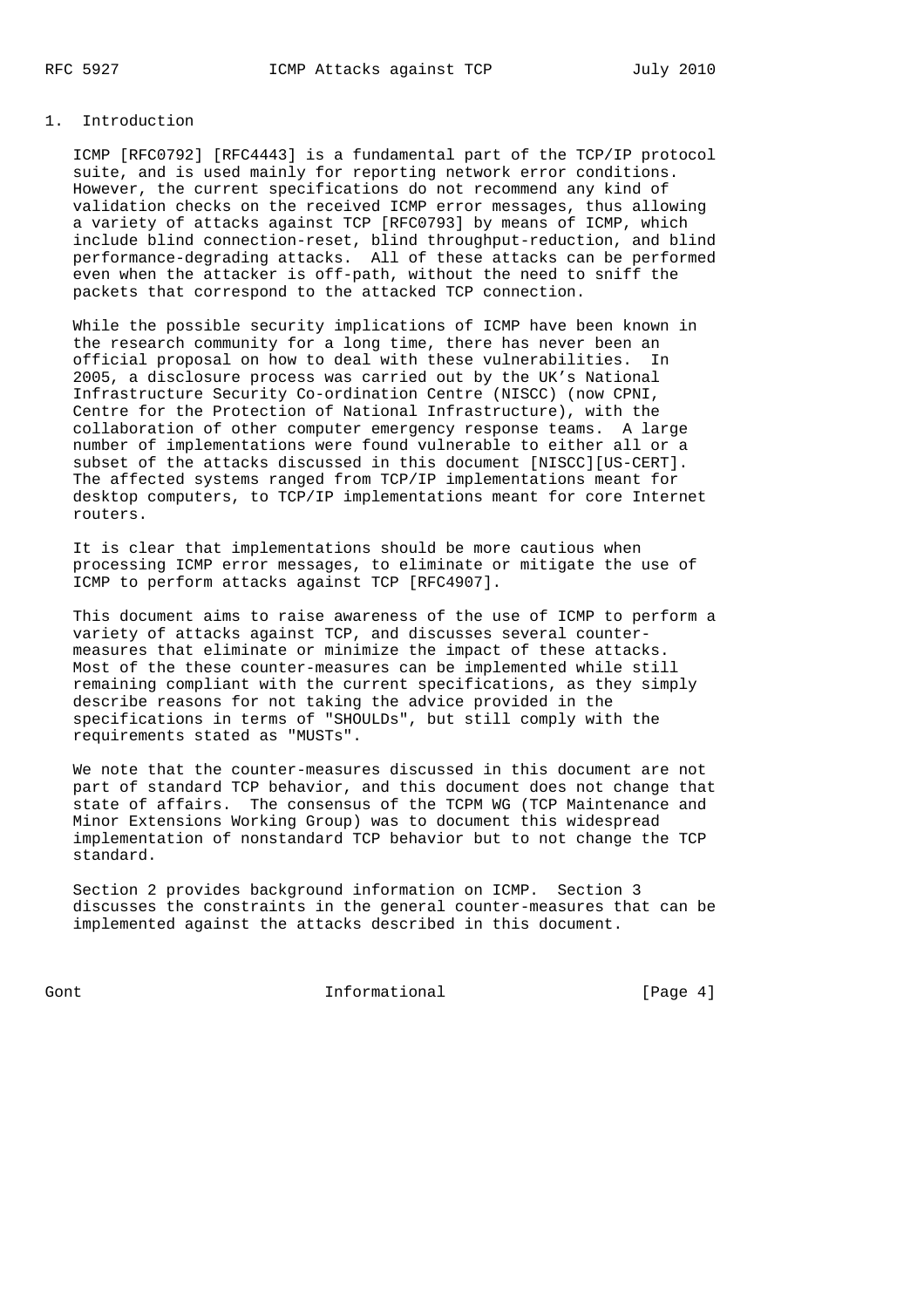Section 4 describes several general validation checks that can be implemented to mitigate any ICMP-based attack. Finally, Section 5, Section 6, and Section 7, discuss a variety of ICMP attacks that can be performed against TCP, and describe attack-specific counter measures that eliminate or greatly mitigate their impact.

 The key words "MUST", "MUST NOT", "REQUIRED", "SHALL", "SHALL NOT", "SHOULD", "SHOULD NOT", "RECOMMENDED", "MAY", and "OPTIONAL" in this document are to be interpreted as described in RFC 2119 [RFC2119].

#### 2. Background

#### 2.1. The Internet Control Message Protocol (ICMP)

 The Internet Control Message Protocol (ICMP) is used in the Internet architecture mainly to perform the fault-isolation function, that is, the group of actions that hosts and routers take to determine that there is some network failure [RFC0816].

 When an intermediate router detects a network problem while trying to forward an IP packet, it will usually send an ICMP error message to the source system, to inform the source system of the network problem taking place. In the same way, there are a number of scenarios in which an end-system may generate an ICMP error message if it finds a problem while processing a datagram. The received ICMP errors are handed to the corresponding transport-protocol instance, which will usually perform a fault recovery function.

 It is important to note that ICMP error messages are transmitted unreliably and may be discarded due to data corruption, network congestion, or rate-limiting. Thus, while they provide useful information, upper-layer protocols cannot depend on ICMP for correct operation.

 It should be noted that there are no timeliness requirements for ICMP error messages. ICMP error messages could be delayed for various reasons, and at least in theory could be received with an arbitrarily long delay. For example, there are no existing requirements that a router flush any queued ICMP error messages when it is rebooted.

#### 2.1.1. ICMP for IP version 4 (ICMPv4)

 [RFC0792] specifies the Internet Control Message Protocol (ICMP) to be used with the Internet Protocol version 4 (IPv4) -- henceforth "ICMPv4". It defines, among other things, a number of error messages that can be used by end-systems and intermediate systems to report errors to the sending system. The Host Requirements RFC [RFC1122]

Gont Gont Communism informational Communism (Page 5)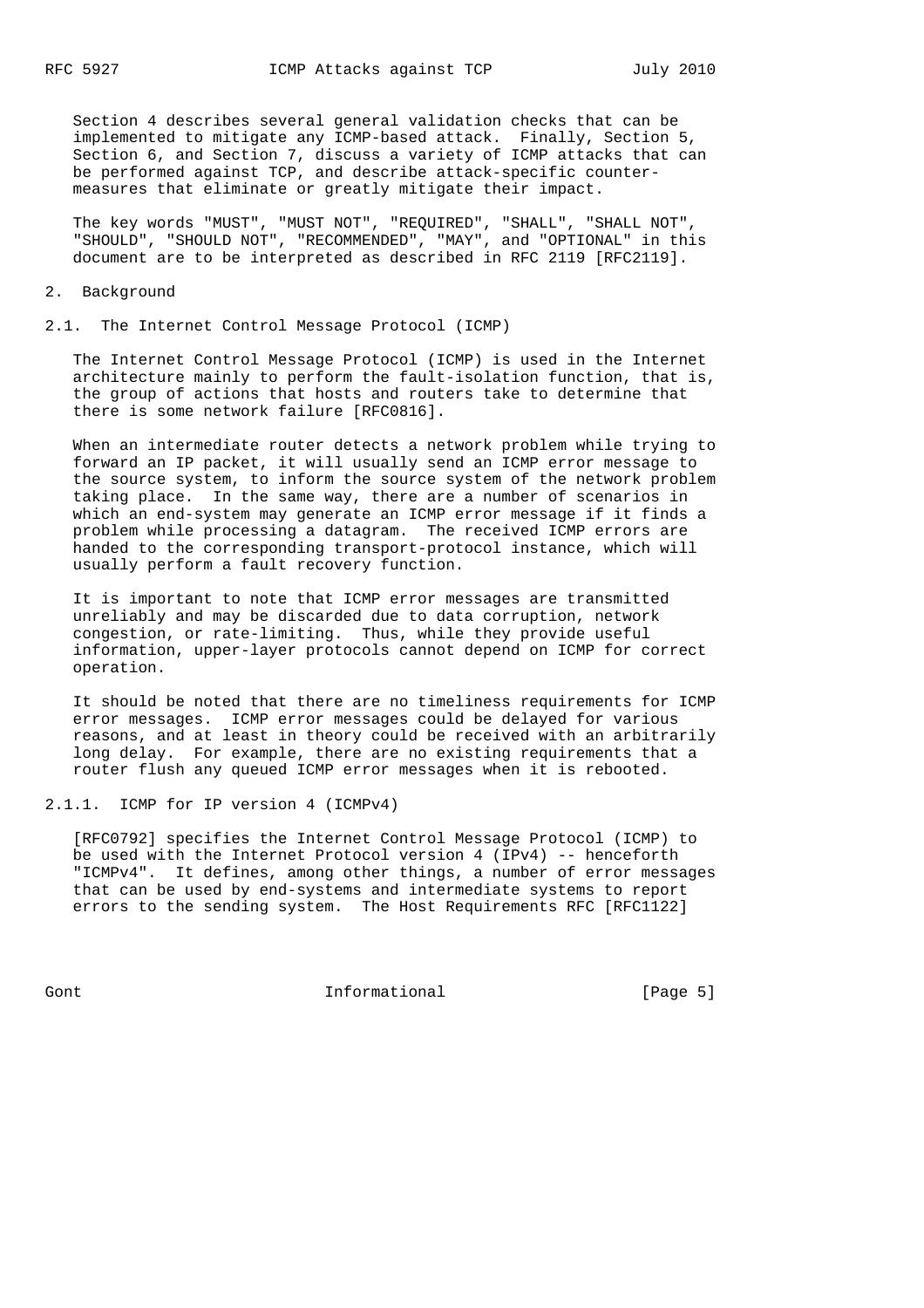classifies ICMPv4 error messages into those that indicate "soft errors", and those that indicate "hard errors", thus roughly defining the semantics of them.

 The ICMPv4 specification [RFC0792] also defines the ICMPv4 Source Quench message (type 4, code 0), which is meant to provide a mechanism for flow control and congestion control.

 [RFC1191] defines a mechanism called "Path MTU Discovery" (PMTUD), which makes use of ICMPv4 error messages of type 3 (Destination Unreachable), code 4 (fragmentation needed and DF bit set) to allow systems to determine the MTU of an arbitrary internet path.

 Finally, [RFC4884] redefines selected ICMPv4 messages to include an extension structure and a length attribute, such that those ICMPv4 messages can carry additional information by encoding that information in the extension structure.

 Appendix D of [RFC4301] provides information about which ICMPv4 error messages are produced by hosts, intermediate routers, or both.

2.1.2. ICMP for IP version 6 (ICMPv6)

 [RFC4443] specifies the Internet Control Message Protocol (ICMPv6) to be used with the Internet Protocol version 6 (IPv6) [RFC2460].

 [RFC4443] defines the "Packet Too Big" (type 2, code 0) error message, which is analogous to the ICMPv4 "fragmentation needed and DF bit set" (type 3, code 4) error message. [RFC1981] defines the Path MTU Discovery mechanism for IP version 6, which makes use of these messages to determine the MTU of an arbitrary internet path.

 Finally, [RFC4884] redefines selected ICMPv6 messages to include an extension structure and a length attribute, such that those ICMPv6 messages can carry additional information by encoding that information in the extension structure.

 Appendix D of [RFC4301] provides information about which ICMPv6 error messages are produced by hosts, intermediate routers, or both.

### 2.2. Handling of ICMP Error Messages

 The Host Requirements RFC [RFC1122] states in Section 4.2.3.9 that TCP MUST act on an ICMP error message passed up from the IP layer, directing it to the connection that triggered the error.

Gont Gont Communism informational Communism (Page 6)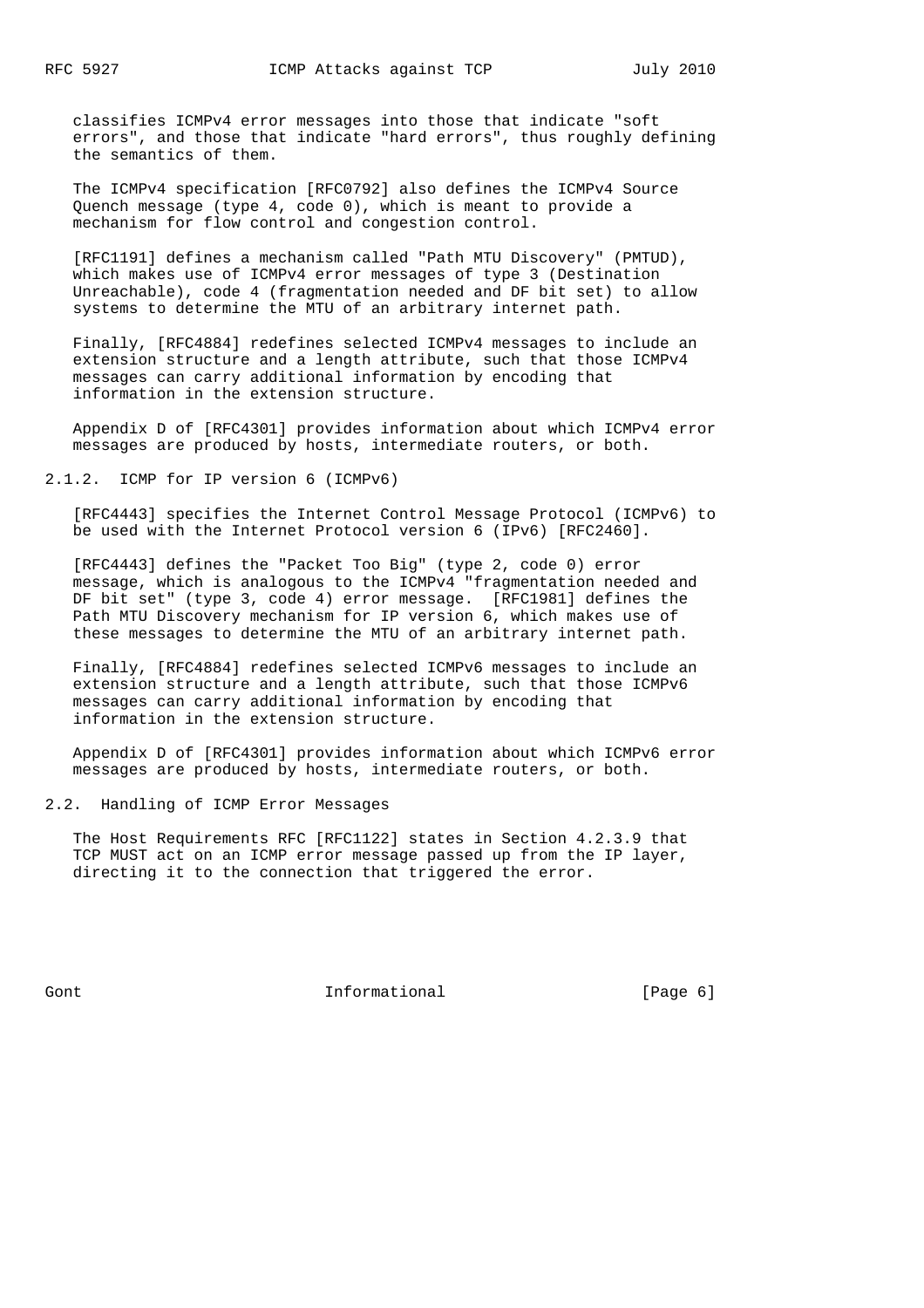In order to allow ICMP messages to be demultiplexed by the receiving system, part of the original packet that triggered the message is included in the payload of the ICMP error message. Thus, the receiving system can use that information to match the ICMP error to the transport protocol instance that triggered it.

 Neither the Host Requirements RFC [RFC1122] nor the original TCP specification [RFC0793] recommends any validation checks on the received ICMP messages. Thus, as long as the ICMP payload contains the information that identifies an existing communication instance, it will be processed by the corresponding transport-protocol instance, and the corresponding action will be performed.

 Therefore, in the case of TCP, an attacker could send a crafted ICMP error message to the attacked system, and, as long as he is able to guess the four-tuple (i.e., Source IP Address, Source TCP port, Destination IP Address, and Destination TCP port) that identifies the communication instance to be attacked, he will be able to use ICMP to perform a variety of attacks.

 Generally, the four-tuple required to perform these attacks is not known. However, as discussed in [Watson] and [RFC4953], there are a number of scenarios (notably that of TCP connections established between two BGP routers [RFC4271]) in which an attacker may be able to know or guess the four-tuple that identifies a TCP connection. In such a case, if we assume the attacker knows the two systems involved in the TCP connection to be attacked, both the client-side and the server-side IP addresses could be known or be within a reasonable number of possibilities. Furthermore, as most Internet services use the so-called "well-known" ports, only the client port number might need to be guessed. In such a scenario, an attacker would need to send, in principle, at most 65536 packets to perform any of the attacks described in this document. These issues are exacerbated by the fact that most systems choose the port numbers they use for outgoing connections from a subset of the whole port number space, thus reducing the amount of work needed to successfully perform these attacks.

 The need to be more cautious when processing received ICMP error messages in order to mitigate or eliminate the impact of the attacks described in this RFC has been documented by the Internet Architecture Board (IAB) in [RFC4907].

2.3. Handling of ICMP Error Messages in the Context of IPsec

 Section 5.2 of [RFC4301] describes the processing of inbound IP traffic in the case of "unprotected-to-protected". In the case of ICMP, when an unprotected ICMP error message is received, it is

Gont Gont Communism informational Communism [Page 7]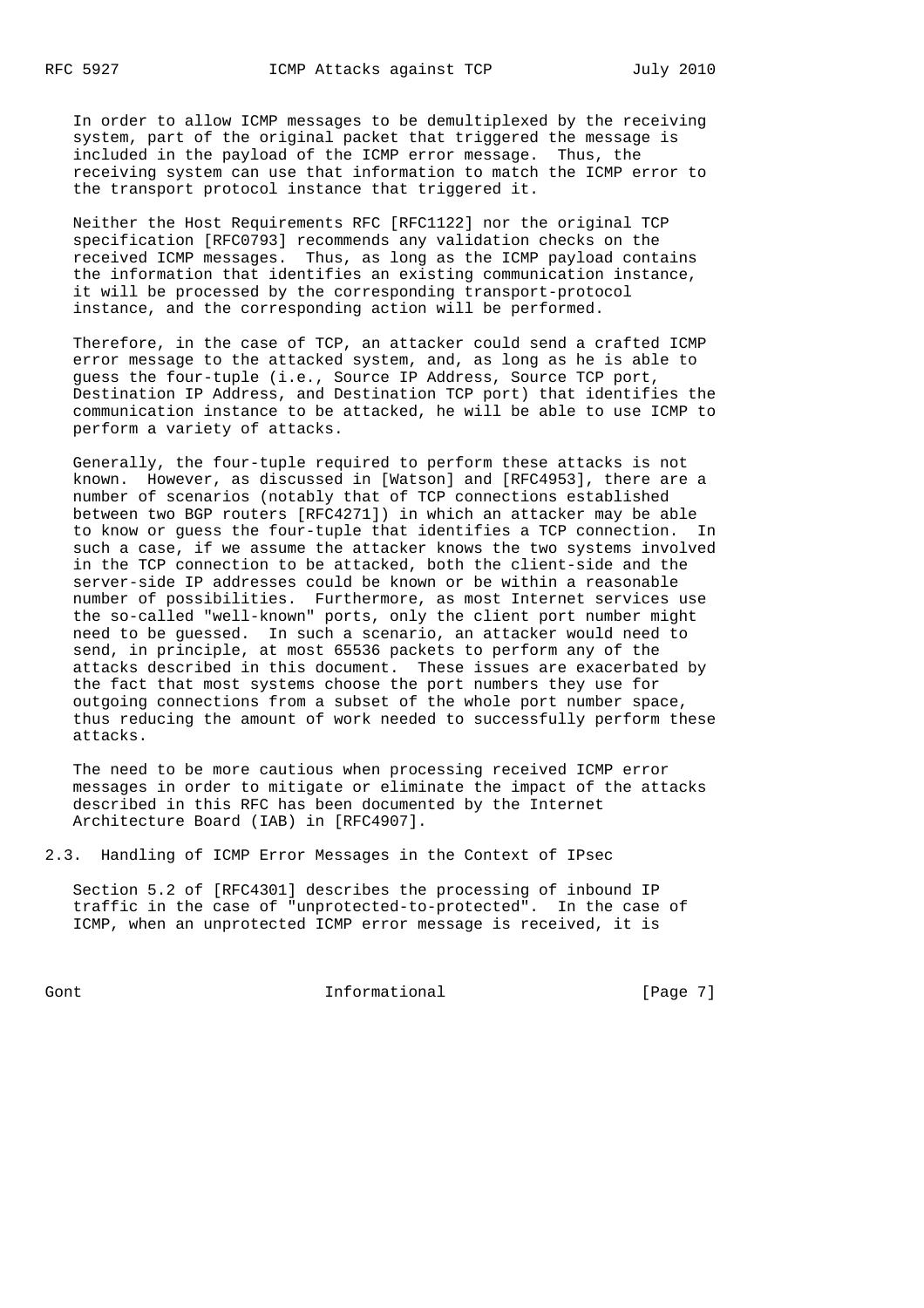matched to the corresponding security association by means of the SPI (Security Parameters Index) included in the payload of the ICMP error message. Then, local policy is applied to determine whether to accept or reject the message and, if accepted, what action to take as a result. For example, if an ICMP Destination Unreachable message is received, the implementation must decide whether to act on it, reject it, or act on it with constraints. Section 8 ("Path MTU/DF Processing") discusses the processing of unauthenticated ICMPv4 "fragmentation needed and DF bit set" (type 3, code 4) and ICMPv6 "Packet Too Big" (type 2, code 0) messages when an IPsec implementation is configured to process (vs. ignore) such messages.

 Section 6.1.1 of [RFC4301] notes that processing of unauthenticated ICMP error messages may result in denial or degradation of service, and therefore it would be desirable to ignore such messages. However, it also notes that in many cases, ignoring these ICMP messages can degrade service, e.g., because of a failure to process PMTUD and redirection messages, and therefore there is also a motivation for accepting and acting upon them. It finally states that to accommodate both ends of this spectrum, a compliant IPsec implementation MUST permit a local administrator to configure an IPsec implementation to accept or reject unauthenticated ICMP traffic, and that this control MUST be at the granularity of ICMP type and MAY be at the granularity of ICMP type and code. Additionally, an implementation SHOULD incorporate mechanisms and parameters for dealing with such traffic.

 Thus, the policy to apply for the processing of unprotected ICMP error messages is left up to the implementation and administrator.

3. Constraints in the Possible Solutions

 If a host wants to perform validation checks on the received ICMP error messages before acting on them, it is limited by the piece of the packet that triggered the error that the sender of the ICMP error message chose to include in the ICMP payload. This constrains the possible validation checks, as the number of bytes of the packet that triggered the error message that is included in the ICMP payload is limited.

 For ICMPv4, [RFC0792] states that the IP header plus the first 64 bits of the packet that triggered the ICMPv4 message are to be included in the payload of the ICMPv4 error message. Thus, it is assumed that all data needed to identify a transport protocol instance and process the ICMPv4 error message is contained in the first 64 bits of the transport protocol header. Section 3.2.2 of [RFC1122] states that "the Internet header and at least the first 8 data octets of the datagram that triggered the error" are to be

Gont Gont Communism informational Communism (Page 8)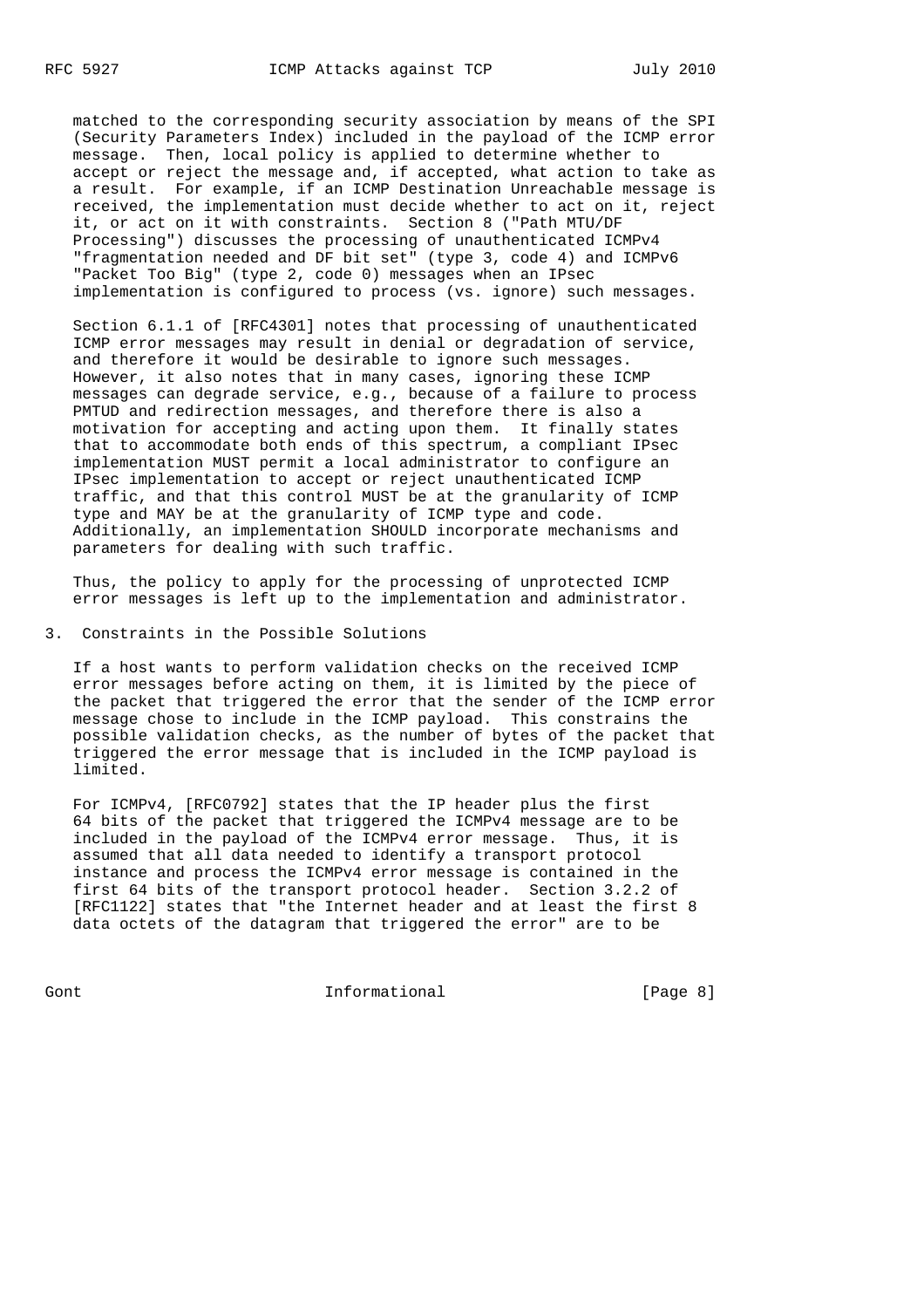included in the payload of ICMPv4 error messages, and that "more than 8 octets MAY be sent", thus allowing implementations to include more data from the original packet than those required by the original ICMPv4 specification. The "Requirements for IP Version 4 Routers" RFC [RFC1812] states that ICMPv4 error messages "SHOULD contain as much of the original datagram as possible without the length of the ICMP datagram exceeding 576 bytes".

 Thus, for ICMPv4 messages generated by hosts, we can only expect to get the entire IP header of the original packet, plus the first 64 bits of its payload. For TCP, this means that the only fields that will be included in the ICMPv4 payload are the source port number, the destination port number, and the 32-bit TCP sequence number. This clearly imposes a constraint on the possible validation checks that can be performed, as there is not much information available on which to perform them.

 This means, for example, that even if TCP were signing its segments by means of the TCP MD5 signature option [RFC2385], this mechanism could not be used as a counter-measure against ICMP-based attacks, because, as ICMP messages include only a piece of the TCP segment that triggered the error, the MD5 [RFC1321] signature could not be recalculated. In the same way, even if the attacked peer were authenticating its packets at the IP layer [RFC4301], because only a part of the original IP packet would be available, the signature used for authentication could not be recalculated, and thus the authentication header in the original packet could not be used as a counter-measure for ICMP-based attacks against TCP.

 [RFC4884] updated [RFC0792] and specified that ICMPv4 Destination Unreachable (type 3), Time Exceeded (type 11), and Parameter Problem (type 12) messages that have an ICMP Extension Structure appended include at least 128 octets in the "original datagram" field. This would improve the situation, but at the time of this writing, [RFC4884] is not yet widely deployed for end-systems.

 For IPv6, the payload of ICMPv6 error messages includes as many octets from the IPv6 packet that triggered the ICMPv6 error message as will fit without making the resulting ICMPv6 error message exceed the minimum IPv6 MTU (1280 octets) [RFC4443]. Thus, more information is available than in the IPv4 case.

 Hosts could require ICMP error messages to be authenticated [RFC4301], in order to act upon them. However, while this requirement could make sense for those ICMP error messages sent by hosts, it would not be feasible for those ICMP error messages generated by routers, as this would imply either that the attacked system should have a security association [RFC4301] with every

Gont Gont Communism informational Communism [Page 9]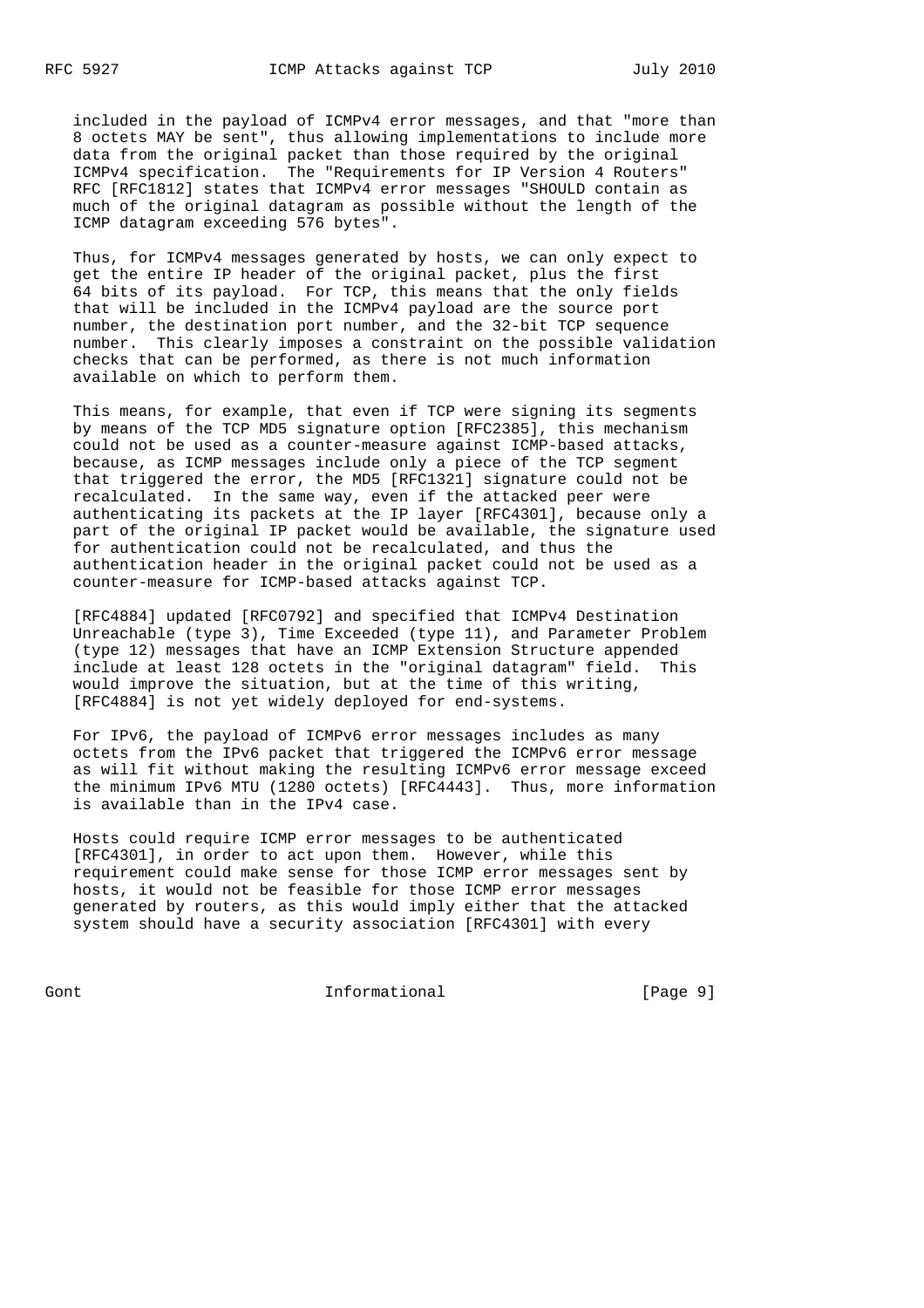existing intermediate system, or that it should be able to establish one dynamically. Current levels of deployment of protocols for dynamic establishment of security associations makes this unfeasible. Additionally, this would require routers to use certificates with paths compatible for all hosts on the network. Finally, there may be some scenarios, such as embedded devices, in which the processing power requirements of authentication might not allow IPsec authentication to be implemented effectively.

## 4. General Counter-Measures against ICMP Attacks

 The following subsections describe a number of mitigation techniques that help to eliminate or mitigate the impact of the attacks discussed in this document. Rather than being alternative counter measures, they can be implemented together to increase the protection against these attacks.

## 4.1. TCP Sequence Number Checking

 The current specifications do not impose any validity checks on the TCP segment that is contained in the ICMP payload. For instance, no checks are performed to verify that a received ICMP error message has been triggered by a segment that was "in flight" to the destination. Thus, even stale ICMP error messages will be acted upon.

 Many TCP implementations have incorporated a validation check such that they react only to those ICMP error messages that appear to relate to segments currently "in flight" to the destination system. These implementations check that the TCP sequence number contained in the payload of the ICMP error message is within the range SND.UNA =< SEG.SEQ < SND.NXT. This means that they require that the sequence number be within the range of the data already sent but not yet acknowledged. If an ICMP error message does not pass this check, it is discarded.

 Even if an attacker were able to guess the four-tuple that identifies the TCP connection, this additional check would reduce the possibility of considering a spoofed ICMP packet as valid to Flight\_Size/2^^32 (where Flight\_Size is the number of data bytes already sent to the remote peer, but not yet acknowledged [RFC5681]). For connections in the SYN-SENT or SYN-RECEIVED states, this would reduce the possibility of considering a spoofed ICMP packet as valid to 1/2^^32. For a TCP endpoint with no data "in flight", this would completely eliminate the possibility of success of these attacks.

 This validation check has been implemented in Linux [Linux] for many years, in OpenBSD [OpenBSD] since 2004, and in FreeBSD [FreeBSD] and NetBSD [NetBSD] since 2005.

Gont Gont 10 Informational [Page 10]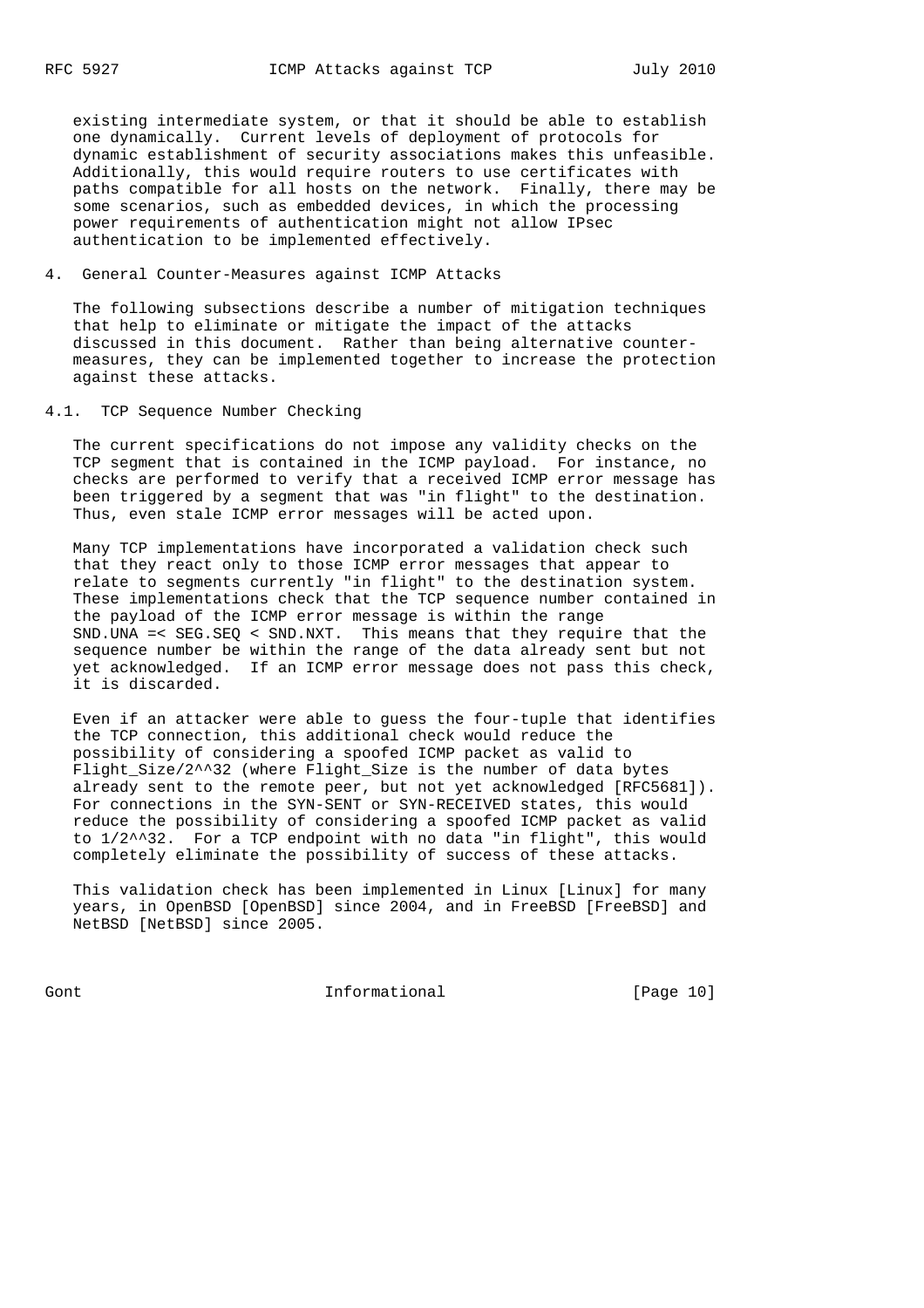It is important to note that while this check greatly increases the number of packets required to perform any of the attacks discussed in this document, this may not be enough in those scenarios in which bandwidth is easily available and/or large TCP windows [RFC1323] are in use. Additionally, this validation check does not help to prevent on-path attacks, that is, attacks performed in scenarios in which the attacker can sniff the packets that correspond to the target TCP connection.

 It should be noted that, as there are no timeliness requirements for ICMP error messages, the TCP Sequence Number check described in this section might cause legitimate ICMP error messages to be discarded. Also, even if this check is enforced, TCP might end up responding to stale ICMP error messages (e.g., if the Sequence Number for the corresponding direction of the data transfer wraps around).

#### 4.2. Port Randomization

 As discussed in the previous sections, in order to perform any of the attacks described in this document, an attacker would need to guess (or know) the four-tuple that identifies the connection to be attacked. Increasing the port number range used for outgoing TCP connections, and randomizing the port number chosen for each outgoing TCP connection, would make it harder for an attacker to perform any of the attacks discussed in this document.

 [PORT-RANDOM] recommends that transport protocols randomize the ephemeral ports used by clients, and proposes a number of randomization algorithms.

### 4.3. Filtering ICMP Error Messages Based on the ICMP Payload

 The source address of ICMP error messages does not need to be spoofed to perform the attacks described in this document, as the ICMP error messages might legitimately come from an intermediate system. Therefore, simple filtering based on the source address of ICMP error messages does not serve as a counter-measure against these attacks. However, a more advanced packet filtering can be implemented in middlebox devices such as firewalls and NATs. Middleboxes implementing such advanced filtering look at the payload of the ICMP error messages, and perform ingress and egress packet filtering based on the source address of the IP header contained in the payload of the ICMP error message. As the source address contained in the payload of the ICMP error message does need to be spoofed to perform the attacks described in this document, this kind of advanced filtering serves as a counter-measure against these attacks. As with traditional egress filtering [IP-filtering], egress filtering based on the ICMP payload can help to prevent users of the network being

Gont Gont Communism informational Communism [Page 11]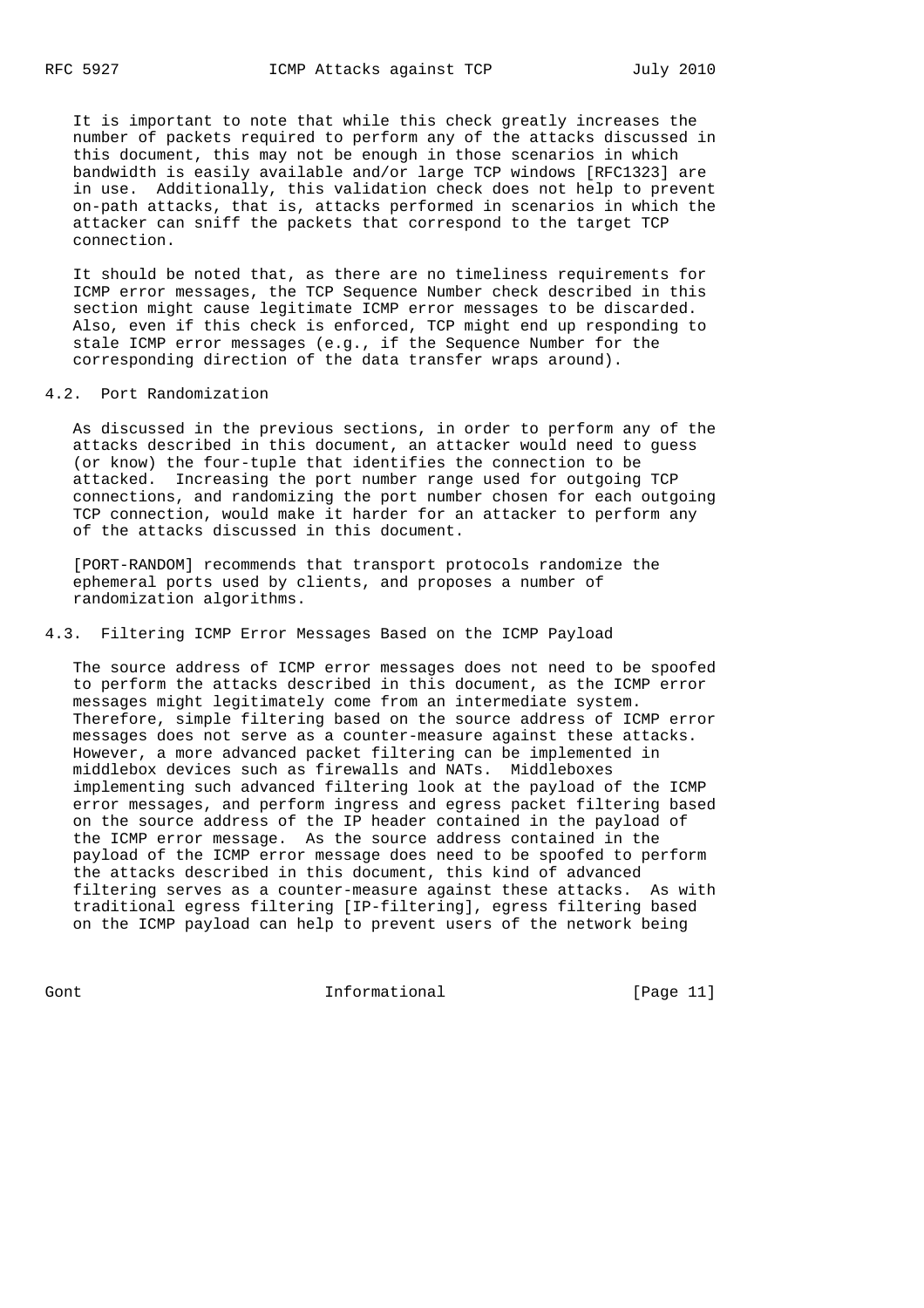protected by the firewall from successfully performing ICMP attacks against TCP connections established between external systems. Additionally, ingress filtering based on the ICMP payload can prevent TCP connections established between internal systems from being attacked by external systems. [ICMP-Filtering] provides examples of ICMP filtering based on the ICMP payload.

 This filtering technique has been implemented in OpenBSD's Packet Filter [OpenBSD-PF], which has in turn been ported to a number of systems, including FreeBSD [FreeBSD].

#### 5. Blind Connection-Reset Attack

5.1. Description

 When TCP is handed an ICMP error message, it will perform its fault recovery function, as follows:

- o If the network problem being reported is a "hard error", TCP will abort the corresponding connection.
- o If the network problem being reported is a "soft error", TCP will just record this information, and repeatedly retransmit its data until they either get acknowledged, or the connection times out.

 The Host Requirements RFC [RFC1122] states (in Section 4.2.3.9) that a host SHOULD abort the corresponding connection when receiving an ICMPv4 error message that indicates a "hard error", and states that ICMPv4 error messages of type 3 (Destination Unreachable), codes 2 (protocol unreachable), 3 (port unreachable), and 4 (fragmentation needed and DF bit set) should be considered as indicating "hard errors". In the case of ICMPv4 port unreachables, the specifications are ambiguous, as Section 4.2.3.9 of [RFC1122] states that TCP SHOULD abort the corresponding connection in response to them, but Section 3.2.2.1 of the same RFC ([RFC1122]) states that TCP MUST abort the connection in response to them.

 While [RFC4443] did not exist when [RFC1122] was published, one could extrapolate the concept of "hard errors" to ICMPv6 error messages of type 1 (Destination Unreachable), codes 1 (communication with destination administratively prohibited), and 4 (port unreachable).

 Thus, an attacker could use ICMP to perform a blind connection-reset attack by sending any ICMP error message that indicates a "hard error" to either of the two TCP endpoints of the connection. Because of TCP's fault recovery policy, the connection would be immediately aborted.

Gont **Informational Informational** [Page 12]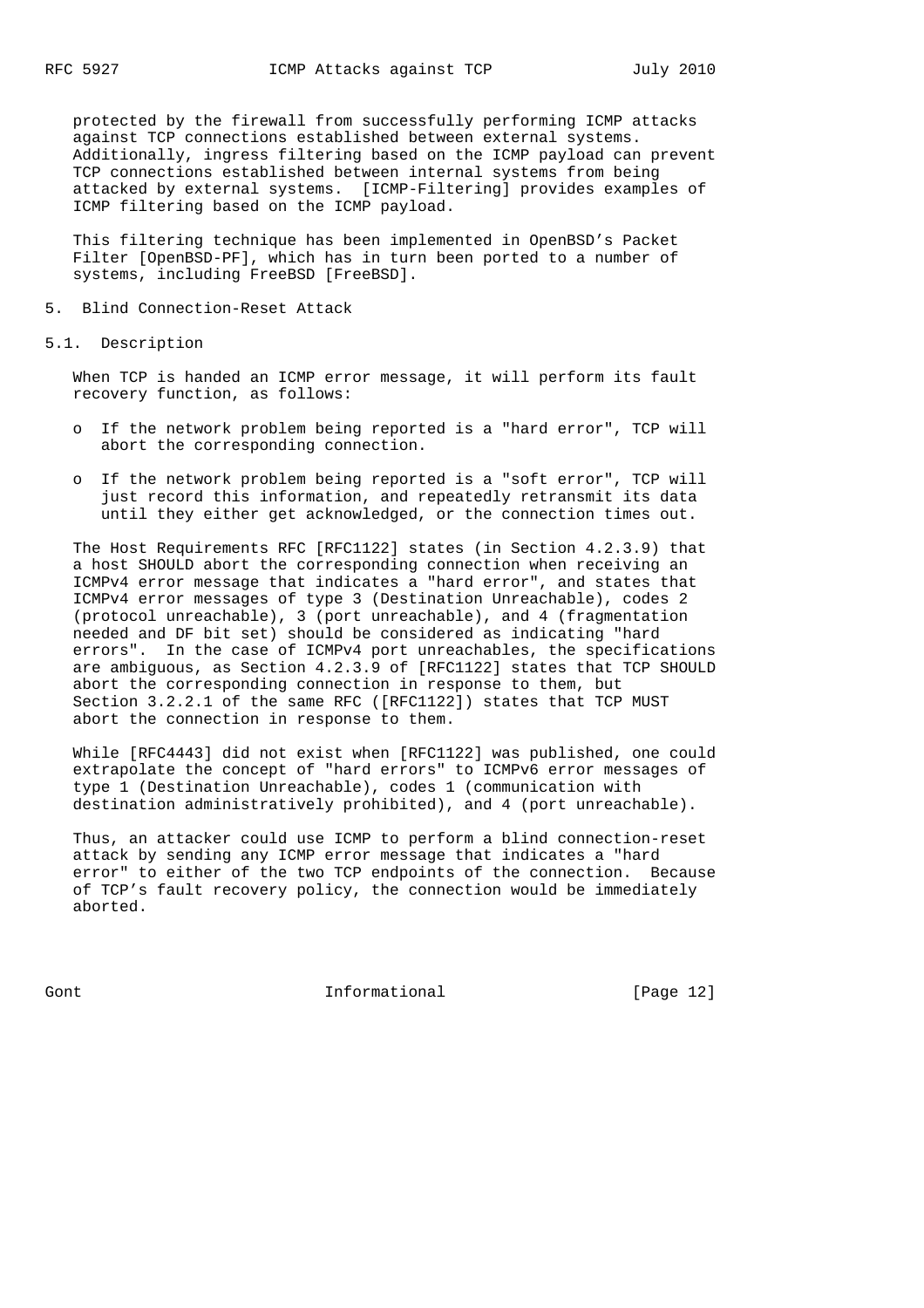Some stacks are known to extrapolate ICMP "hard errors" across TCP connections, increasing the impact of this attack, as a single ICMP packet could bring down all the TCP connections between the corresponding peers.

 It is important to note that even if TCP itself were protected against the blind connection-reset attack described in [Watson] and [TCPM-TCPSECURE] by means of authentication at the network layer [RFC4301], by means of the TCP MD5 signature option [RFC2385], by means of the TCP-AO [RFC5925], or by means of the mechanism specified in [TCPM-TCPSECURE], the blind connection-reset attack described in this document would still succeed.

#### 5.2. Attack-Specific Counter-Measures

 An analysis of the circumstances in which ICMP messages that indicate "hard errors" may be received can shed some light on opportunities to mitigate the impact of ICMP-based blind connection-reset attacks.

 ICMPv4 type 3 (Destination Unreachable), code 2 (protocol unreachable)

 This ICMP error message indicates that the host sending the ICMP error message received a packet meant for a transport protocol it does not support. For connection-oriented protocols such as TCP, one could expect to receive such an error as the result of a connection-establishment attempt. However, it would be strange to get such an error during the life of a connection, as this would indicate that support for that transport protocol has been removed from the system sending the error message during the life of the corresponding connection.

ICMPv4 type 3 (Destination Unreachable), code 3 (port unreachable)

 This error message indicates that the system sending the ICMP error message received a packet meant for a socket (IP address, port number) on which there is no process listening. Those transport protocols that have their own mechanisms for signaling this condition should not be receiving these error messages, as the protocol would signal the port unreachable condition by means of its own mechanisms. Assuming that once a connection is established it is not usual for the transport protocol to change (or be reloaded), it should be unusual to get these error messages.

 ICMPv4 type 3 (Destination Unreachable), code 4 (fragmentation needed and DF bit set)

Gont Gont Communism informational Communism [Page 13]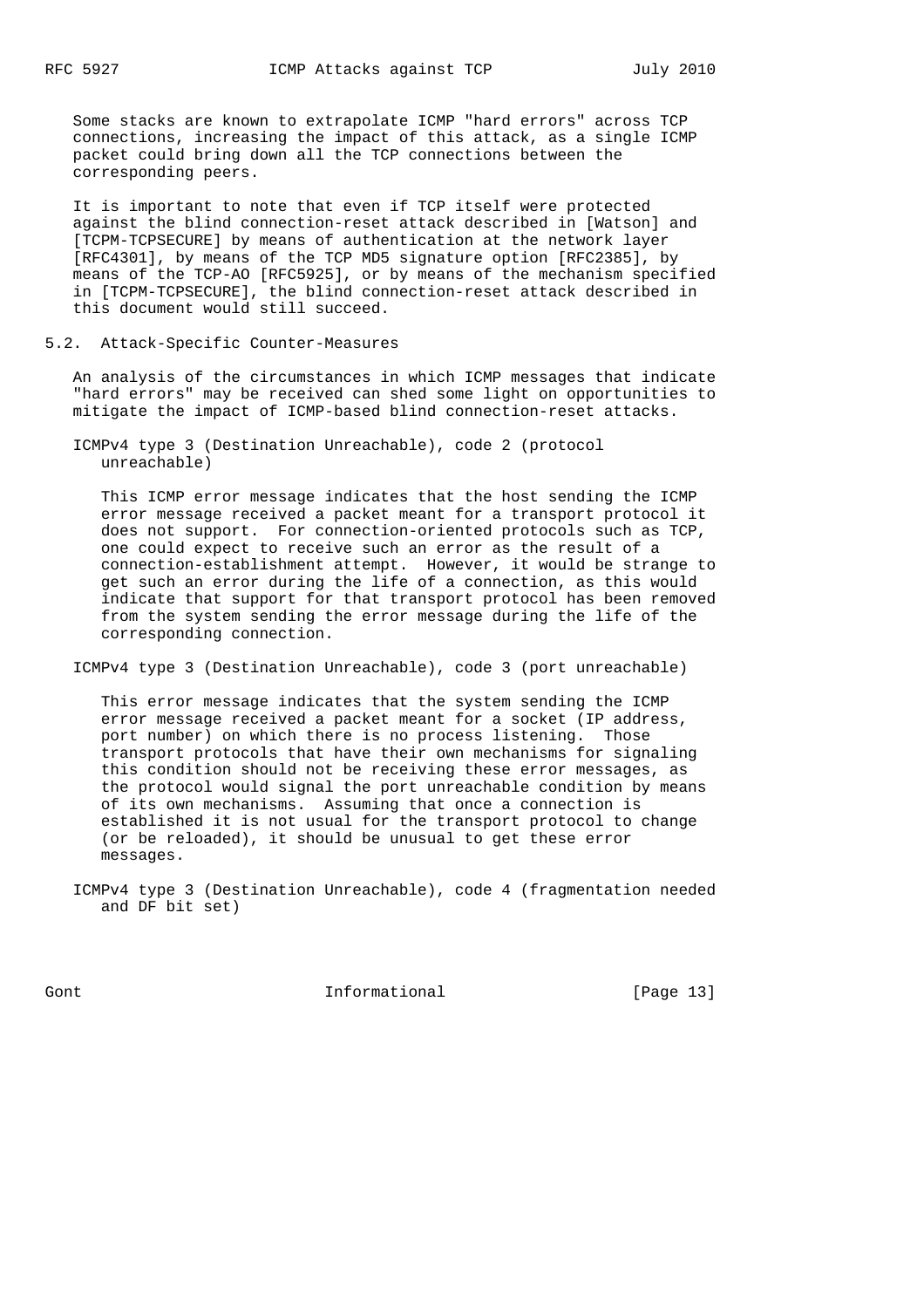This error message indicates that an intermediate node needed to fragment a datagram, but the DF (Don't Fragment) bit in the IP header was set. It is considered a "soft error" when TCP implements PMTUD, and a "hard error" if TCP does not implement PMTUD. Those TCP/IP stacks that do not implement PMTUD (or have disabled it) but support IP fragmentation/reassembly should not be sending their IP packets with the DF bit set, and thus should not be receiving these ICMP error messages. Some TCP/IP stacks that do not implement PMTUD and that do not support IP fragmentation/ reassembly are known to send their packets with the DF bit set, and thus could legitimately receive these ICMP error messages.

 ICMPv6 type 1 (Destination Unreachable), code 1 (communication with destination administratively prohibited)

 This error message indicates that the destination is unreachable because of an administrative policy. For connection-oriented protocols such as TCP, one could expect to receive such an error as the result of a connection-establishment attempt. Receiving such an error for a connection in any of the synchronized states would mean that the administrative policy changed during the life of the connection. However, in the same way this error condition (which was not present when the connection was established) appeared, it could get solved in the near term.

ICMPv6 type 1 (Destination Unreachable), code 4 (port unreachable)

 This error message is analogous to the ICMPv4 type 3 (Destination Unreachable), code 3 (port unreachable) error message discussed above. Therefore, the same considerations apply.

 The Host Requirements RFC [RFC1122] states in Section 4.2.3.9 that TCP SHOULD abort the corresponding connection in response to ICMPv4 messages of type 3 (Destination Unreachable), codes 2 (protocol unreachable), 3 (port unreachable), and 4 (fragmentation needed and DF bit set). However, Section 3.2.2.1 states that TCP MUST accept an ICMPv4 port unreachable (type 3, code 3) for the same purpose as a RST. Therefore, for ICMPv4 messages of type 3, codes 2 and 4, there is room to go against the advice provided in the existing specifications, while in the case of ICMPv4 messages of type 3, code 3, there is ambiguity in the specifications that may or may not provide some room to go against that advice.

 Based on this analysis, most popular TCP implementations treat all ICMP "hard errors" received for connections in any of the synchronized states (ESTABLISHED, FIN-WAIT-1, FIN-WAIT-2, CLOSE-WAIT, CLOSING, LAST-ACK, or TIME-WAIT) as "soft errors". That is, they do not abort the corresponding connection upon receipt of them.

Gont Gont Communism informational Gont [Page 14]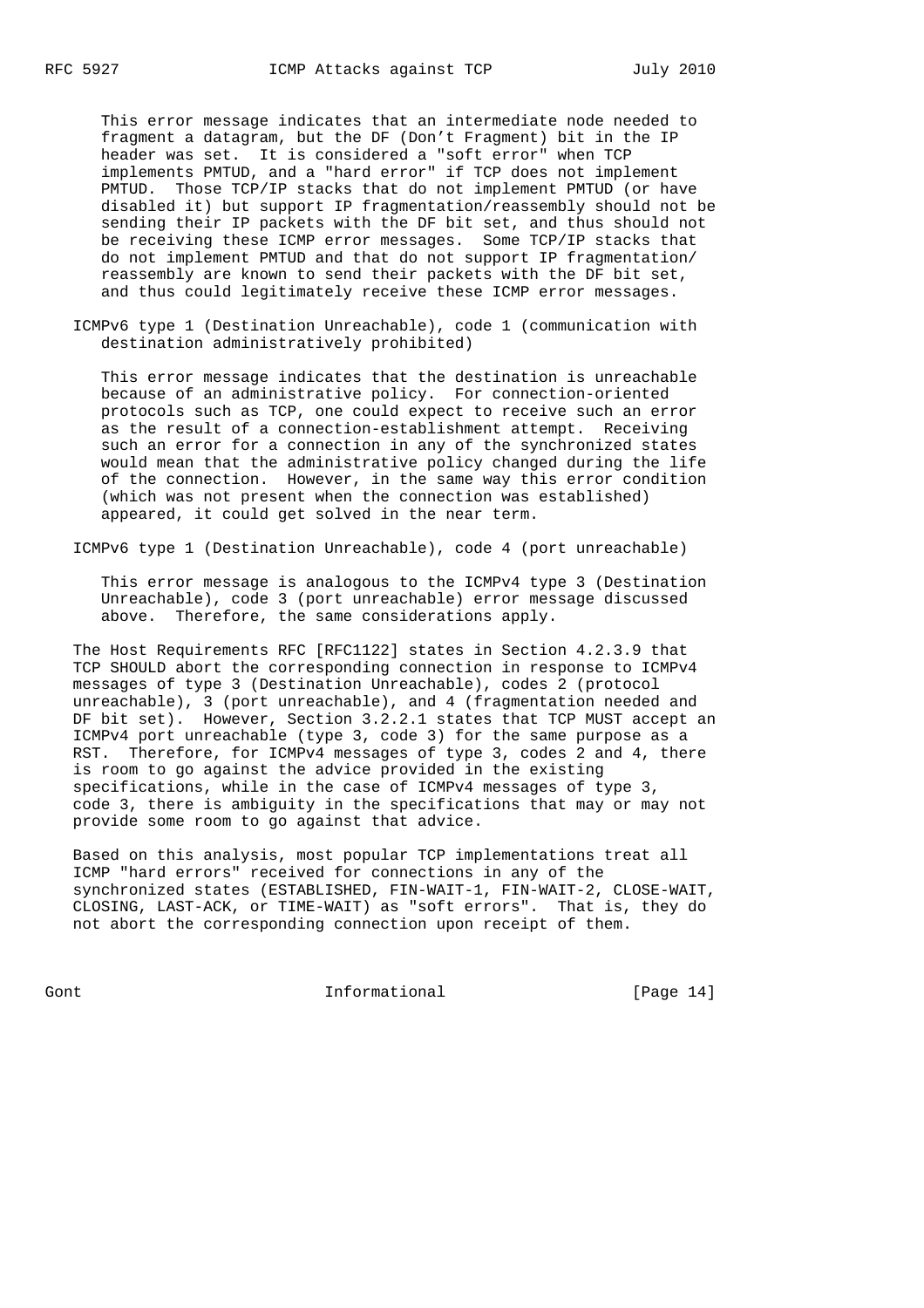Additionally, they do not extrapolate ICMP errors across TCP connections. This policy is based on the premise that TCP should be as robust as possible. Aborting the connection would be to ignore the valuable feature of the Internet -- that for many internal failures, it reconstructs its function without any disruption of the endpoints [RFC0816].

 It should be noted that treating ICMP "hard errors" as "soft errors" for connections in any of the synchronized states may prevent TCP from responding quickly to a legitimate ICMP error message.

 It is interesting to note that, as ICMP error messages are transmitted unreliably, transport protocols should not depend on them for correct functioning. In the event one of these messages were legitimate, the corresponding connection would eventually time out. Also, applications may still be notified asynchronously about the error condition, and thus may still abort their connections on their own if they consider it appropriate.

 In scenarios such as that in which an intermediate system sets the DF bit in the segments transmitted by a TCP that does not implement PMTUD, or the TCP at one of the endpoints of the connection is dynamically disabled, TCP would only abort the connection after a USER TIMEOUT [RFC0793], losing responsiveness. However, these scenarios are very unlikely in production environments, and it is probably preferable to potentially lose responsiveness for the sake of robustness. It should also be noted that applications may still be notified asynchronously about the error condition, and thus may still abort their connections on their own if they consider it appropriate.

 In scenarios of multipath routing or route changes, failures in some (but not all) of the paths may elicit ICMP error messages that would likely not cause a connection abort if any of the counter-measures described in this section were implemented. However, aborting the connection would be to ignore the valuable feature of the Internet - that for many internal failures, it reconstructs its function without any disruption of the endpoints [RFC0816]. That is, communication should survive if there is still a working path to the destination system [DClark]. Additionally, applications may still be notified asynchronously about the error condition, and thus may still abort their connections on their own if they consider it appropriate.

 This counter-measure has been implemented in BSD-derived TCP/IP implementations (e.g., [FreeBSD], [NetBSD], and [OpenBSD]) for more than ten years [Wright][McKusick]. The Linux kernel has also implemented this policy for more than ten years [Linux].

Gont Gont Communism informational Communism [Page 15]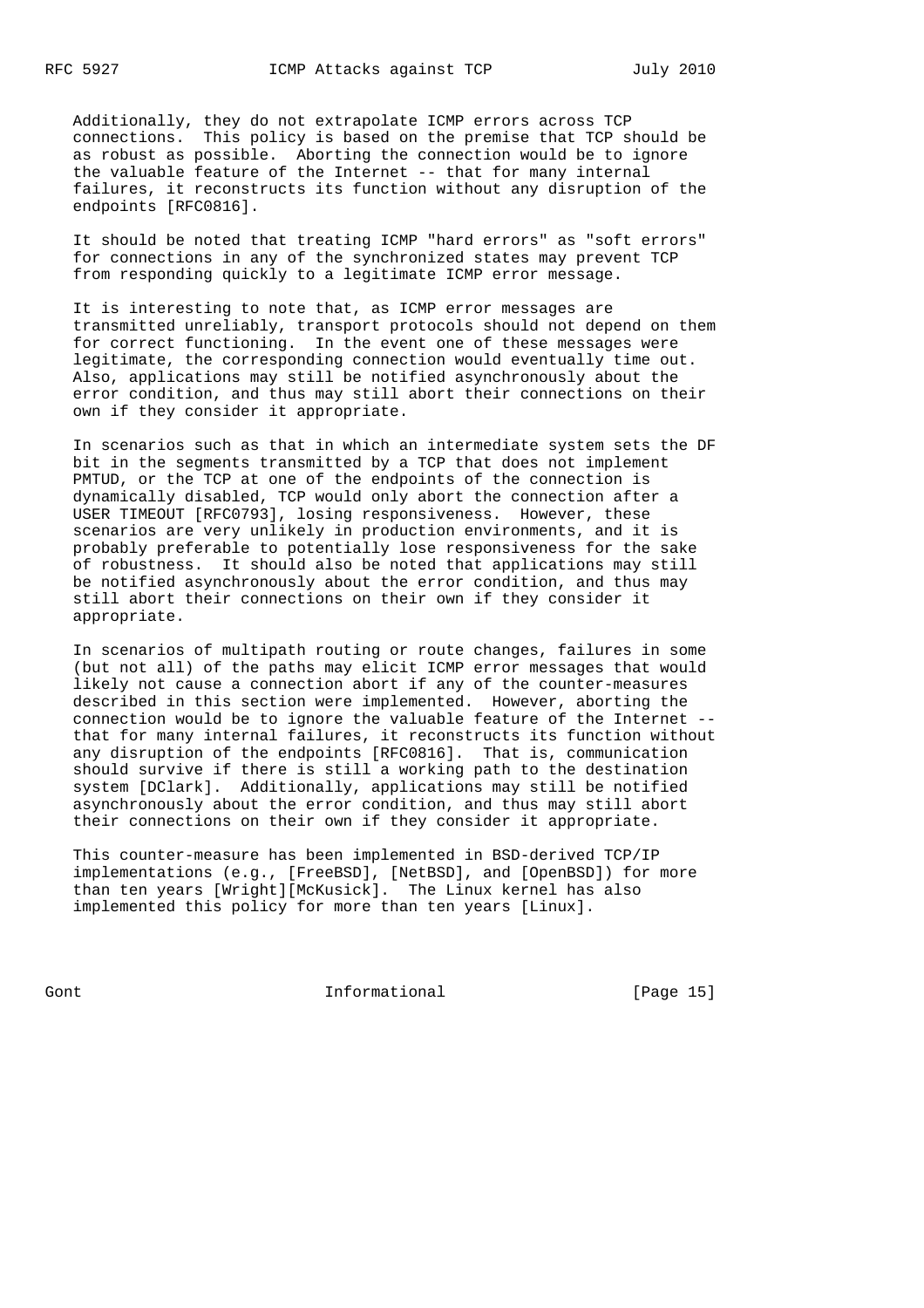#### 6. Blind Throughput-Reduction Attack

## 6.1. Description

 The Host Requirements RFC [RFC1122] states in Section 4.2.3.9 that hosts MUST react to ICMPv4 Source Quench messages by slowing transmission on the connection. Thus, an attacker could send ICMPv4 Source Quench (type 4, code 0) messages to a TCP endpoint to make it reduce the rate at which it sends data to the other endpoint of the connection. [RFC1122] further adds that the RECOMMENDED procedure is to put the corresponding connection in the slow-start phase of TCP's congestion control algorithm [RFC5681]. In the case of those implementations that use an initial congestion window of one segment, a sustained attack would reduce the throughput of the attacked connection to about SMSS (Sender Maximum Segment Size) [RFC5681] bytes per RTT (round-trip time). The throughput achieved during an attack might be a little higher if a larger initial congestion window is in use [RFC3390].

## 6.2. Attack-Specific Counter-Measures

 As discussed in the "Requirements for IP Version 4 Routers" RFC [RFC1812], research seems to suggest that ICMPv4 Source Quench messages are an ineffective (and unfair) antidote for congestion. [RFC1812] further states that routers SHOULD NOT send ICMPv4 Source Quench messages in response to congestion. Furthermore, TCP implements its own congestion control mechanisms ([RFC5681] [RFC3168]) that do not depend on ICMPv4 Source Quench messages.

 Based on this reasoning, a large number of implementations completely ignore ICMPv4 Source Quench messages meant for TCP connections. This behavior has been implemented in, at least, Linux [Linux] since 2004, and in FreeBSD [FreeBSD], NetBSD [NetBSD], and OpenBSD [OpenBSD] since 2005. However, it must be noted that this behavior violates the requirement in [RFC1122] to react to ICMPv4 Source Quench messages by slowing transmission on the connection.

#### 7. Blind Performance-Degrading Attack

## 7.1. Description

 When one IP system has a large amount of data to send to another system, the data will be transmitted as a series of IP datagrams. It is usually preferable that these datagrams be of the largest size that does not require fragmentation anywhere along the path from the source to the destination. This datagram size is referred to as the Path MTU (PMTU) and is equal to the minimum of the MTUs of each hop in the path. A technique called "Path MTU Discovery" (PMTUD) lets IP

Gont Gont 10 Informational The IPage 16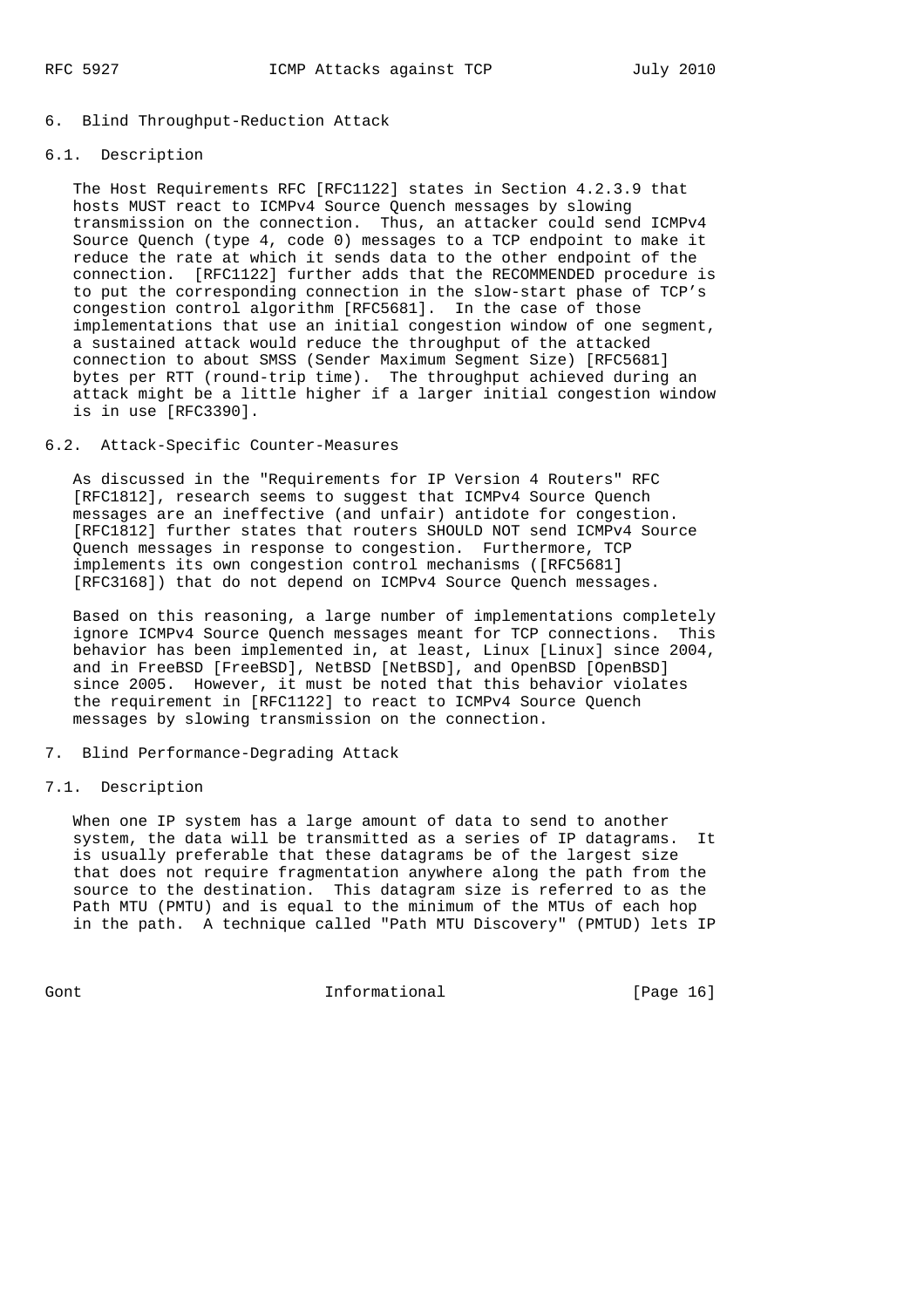systems determine the Path MTU of an arbitrary internet path. [RFC1191] and [RFC1981] specify the PMTUD mechanism for IPv4 and IPv6, respectively.

 The PMTUD mechanism for IPv4 uses the Don't Fragment (DF) bit in the IP header to dynamically discover the Path MTU. The basic idea behind the PMTUD mechanism is that a source system assumes that the MTU of the path is that of the first hop, and sends all its datagrams with the DF bit set. If any of the datagrams is too large to be forwarded without fragmentation by some intermediate router, the router will discard the corresponding datagram and will return an ICMPv4 "Destination Unreachable, fragmentation needed and DF set" (type 3, code 4) error message to the sending system. This message will report the MTU of the constricting hop, so that the sending system can reduce the assumed Path-MTU accordingly.

 For IPv6, intermediate systems do not fragment packets. Thus, there's an "implicit" DF bit set in every packet sent on a network. If any of the datagrams is too large to be forwarded without fragmentation by some intermediate router, the router will discard the corresponding datagram, and will return an ICMPv6 "Packet Too Big" (type 2, code 0) error message to the sending system. This message will report the MTU of the constricting hop, so that the sending system can reduce the assumed Path-MTU accordingly.

 As discussed in both [RFC1191] and [RFC1981], the Path-MTU Discovery mechanism can be used to attack TCP. An attacker could send a crafted ICMPv4 "Destination Unreachable, fragmentation needed and DF set" packet (or their ICMPv6 counterpart) to the sending system, advertising a small Next-Hop MTU. As a result, the attacked system would reduce the size of the packets it sends for the corresponding connection accordingly.

 The effect of this attack is two-fold. On one hand, it will increase the headers/data ratio, thus increasing the overhead needed to send data to the remote TCP endpoint. On the other hand, if the attacked system wanted to keep the same throughput it was achieving before being attacked, it would have to increase the packet rate. On virtually all systems, this will lead to an increased processing overhead, thus degrading the overall system performance.

 A particular scenario that may take place is one in which an attacker reports a Next-Hop MTU smaller than or equal to the amount of bytes needed for headers (IP header, plus TCP header). For example, if the attacker reports a Next-Hop MTU of 68 bytes, and the amount of bytes used for headers (IP header, plus TCP header) is larger than 68 bytes, the assumed Path-MTU will not even allow the attacked system to send a single byte of application data without

Gont Gont Communism informational Gont [Page 17]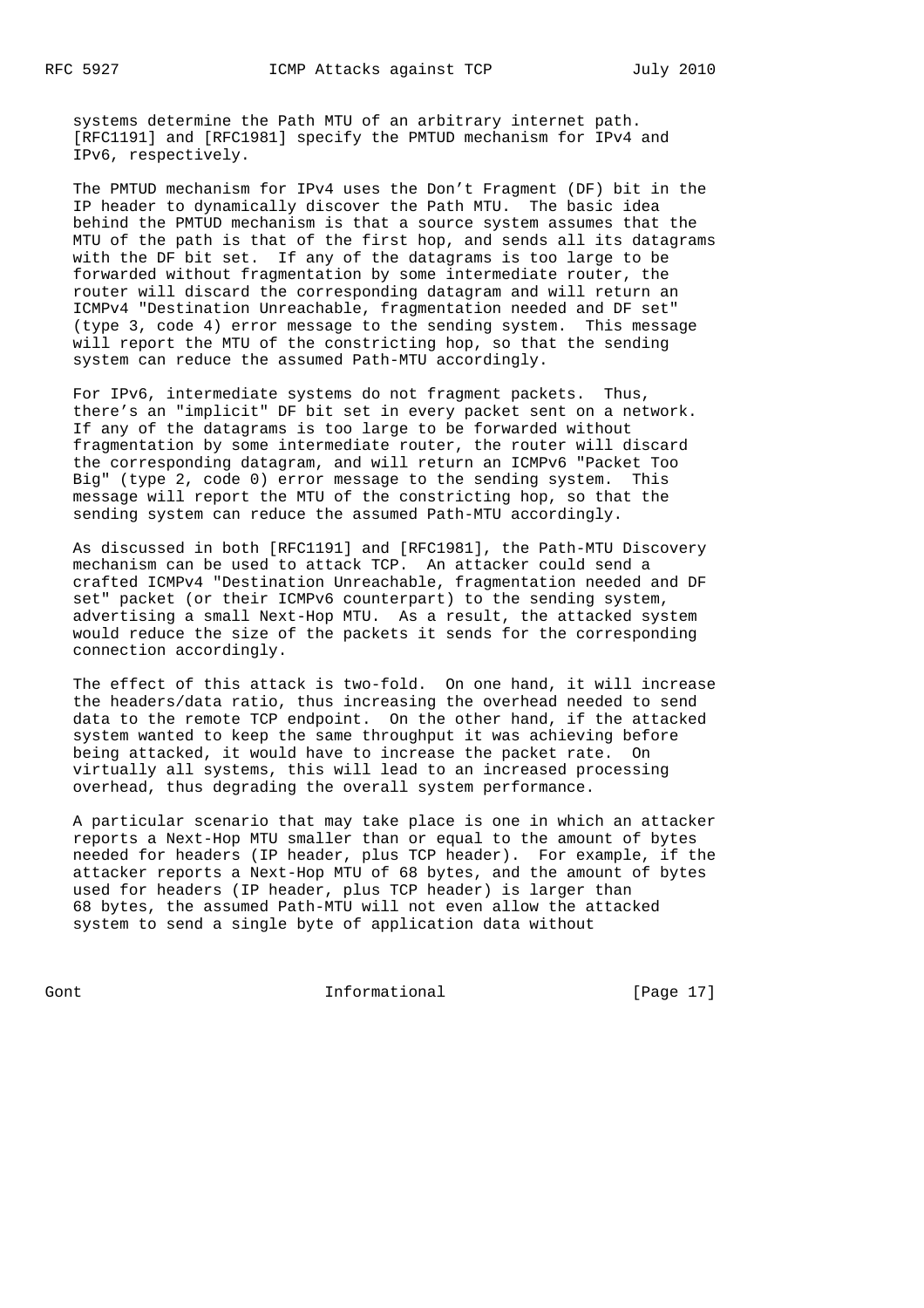fragmentation. This particular scenario might lead to unpredictable results. Another possible scenario is one in which a TCP connection is being secured by means of IPsec. If the Next-Hop MTU reported by the attacker is smaller than the amount of bytes needed for headers (IP and IPsec, in this case), the assumed Path-MTU will not even allow the attacked system to send a single byte of the TCP header without fragmentation. This is another scenario that may lead to unpredictable results.

 For IPv4, the reported Next-Hop MTU could be as small as 68 octets, as [RFC0791] requires every internet module to be able to forward a datagram of 68 octets without further fragmentation. For IPv6, while the required minimum IPv6 MTU is 1280, the reported Next-Hop MTU can be smaller than 1280 octets [RFC2460]. If the reported Next-Hop MTU is smaller than the minimum IPv6 MTU, the receiving host is not required to reduce the Path-MTU to a value smaller than 1280, but is required to include a fragmentation header in the outgoing packets to that destination from that moment on.

## 7.2. Attack-Specific Counter-Measures

 The IETF has standardized a Path-MTU Discovery mechanism called "Packetization Layer Path MTU Discovery" (PLPMTUD) that does not depend on ICMP error messages. Implementation of the aforementioned mechanism in replacement of the traditional PMTUD (specified in [RFC1191] and [RFC1981]) eliminates this vulnerability. However, it can also lead to an increase in PMTUD convergence time.

 This section describes a modification to the PMTUD mechanism specified in [RFC1191] and [RFC1981] that has been incorporated in OpenBSD and NetBSD (since 2005) to improve TCP's resistance to the blind performance-degrading attack described in Section 7.1. The described counter-measure basically disregards ICMP messages when a connection makes progress, without violating any of the requirements stated in [RFC1191] and [RFC1981].

 Henceforth, we will refer to both ICMPv4 "fragmentation needed and DF bit set" and ICMPv6 "Packet Too Big" messages as "ICMP Packet Too Big" messages.

 In addition to the general validation check described in Section 4.1, these implementations include a modification to TCP's reaction to ICMP "Packet Too Big" error messages that disregards them when a connection makes progress, and honors them only after the corresponding data have been retransmitted a specified number of times. This means that upon receipt of an ICMP "Packet Too Big"

Gont Gont Communism informational Communism [Page 18]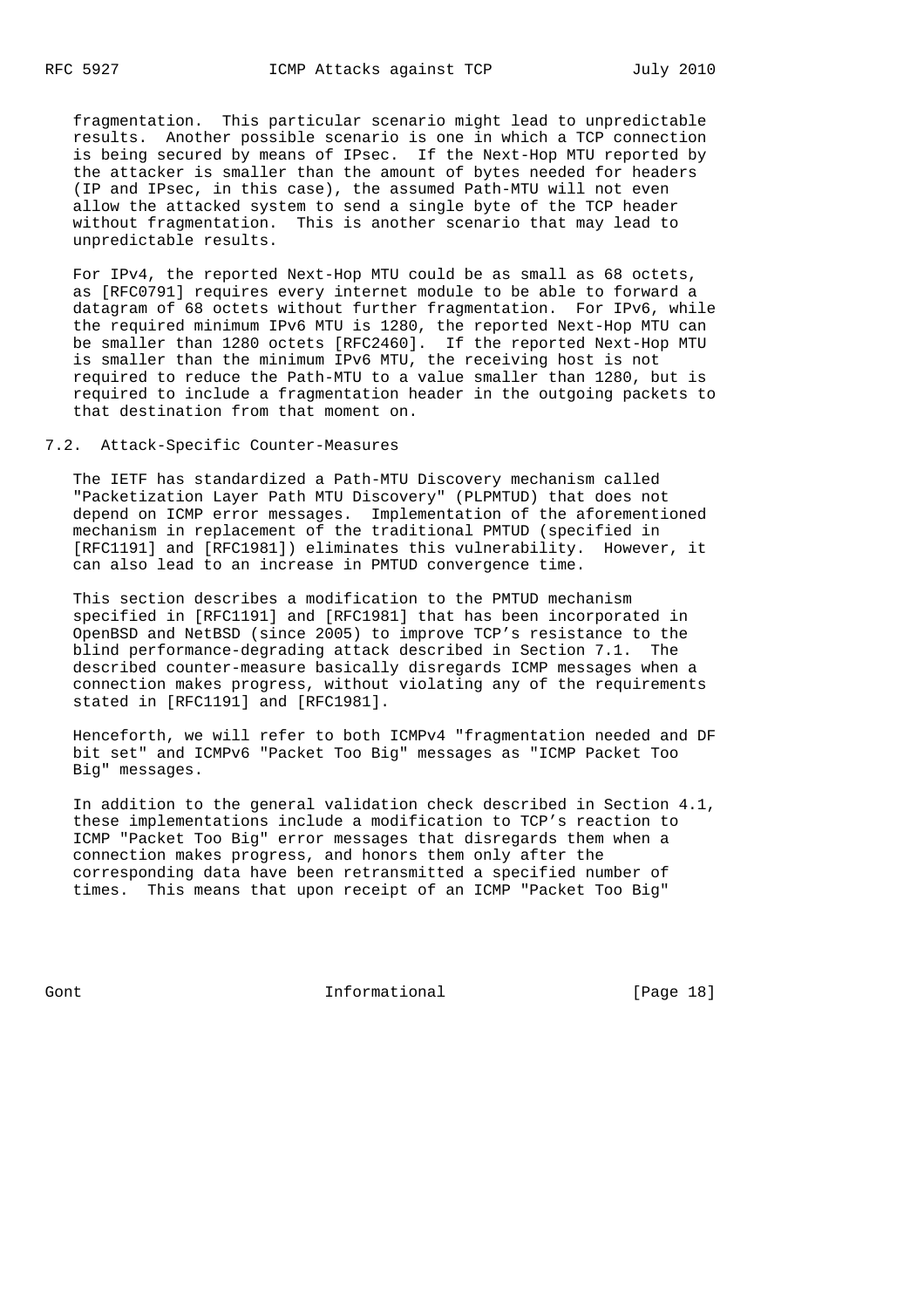error message, TCP just records this information, and honors it only when the corresponding data have already been retransmitted a specified number of times.

 While this basic policy would greatly mitigate the impact of the attack against the PMTUD mechanism, it would also mean that it might take TCP more time to discover the Path-MTU for a TCP connection. This would be particularly annoying for connections that have just been established, as it might take TCP several transmission attempts (and the corresponding timeouts) before it discovers the PMTU for the corresponding connection. Thus, this policy would increase the time it takes for data to begin to be received at the destination host.

 In order to protect TCP from the attack against the PMTUD mechanism, while still allowing TCP to quickly determine the initial Path-MTU for a connection, the aforementioned implementations have divided the traditional PMTUD mechanism into two stages: Initial Path-MTU Discovery and Path-MTU Update.

 The Initial Path-MTU Discovery stage is when TCP tries to send segments that are larger than the ones that have so far been sent and acknowledged for this connection. That is, in the Initial Path-MTU Discovery stage, TCP has no record of these large segments getting to the destination host, and thus these implementations believe the network when it reports that these packets are too large to reach the destination host without being fragmented.

 The Path-MTU Update stage is when TCP tries to send segments that are equal to or smaller than the ones that have already been sent and acknowledged for this connection. During the Path-MTU Update stage, TCP already has knowledge of the estimated Path-MTU for the given connection. Thus, in this case, these implementations are more cautious with the errors being reported by the network.

 In order to allow TCP to distinguish segments between those performing Initial Path-MTU Discovery and those performing Path-MTU Update, two new variables are introduced to TCP: maxsizesent and maxsizeacked.

 The maxsizesent variable holds the size (in octets) of the largest packet that has so far been sent for this connection. It is initialized to 68 (the minimum IPv4 MTU) when the underlying Internet Protocol is IPv4, and is initialized to 1280 (the minimum IPv6 MTU) when the underlying Internet Protocol is IPv6. Whenever a packet larger than maxsizesent octets is sent, maxsizesent is set to that value.

Gont **Informational Informational** [Page 19]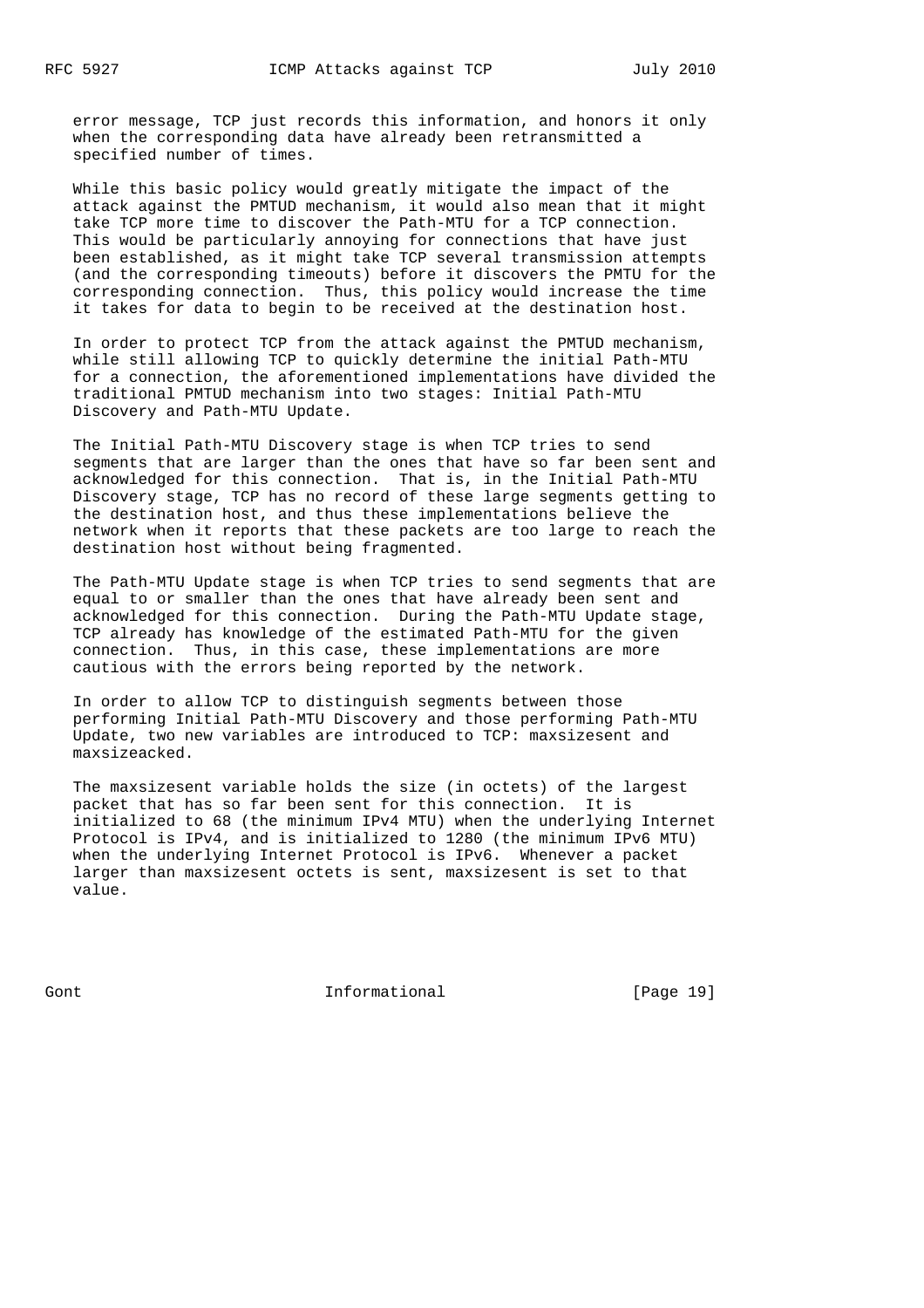On the other hand, maxsizeacked holds the size (in octets) of the largest packet (data, plus headers) that has so far been acknowledged for this connection. It is initialized to 68 (the minimum IPv4 MTU) when the underlying Internet Protocol is IPv4, and is initialized to 1280 (the minimum IPv6 MTU) when the underlying Internet Protocol is IPv6. Whenever an acknowledgement for a packet larger than maxsizeacked octets is received, maxsizeacked is set to the size of that acknowledged packet. Note that because of TCP's cumulative acknowledgement, a single ACK may acknowledge the receipt of more than one packet. When that happens, the algorithm may "incorrectly" assume it is in the "Path-MTU Update" stage, rather than the "Initial Path-MTU Discovery" stage (as described below).

 Upon receipt of an ICMP "Packet Too Big" error message, the Next-Hop MTU claimed by the ICMP message (henceforth "claimedmtu") is compared with maxsizesent. If claimedmtu is larger than maxsizesent, then the ICMP error message is silently discarded. The rationale for this is that the ICMP error message cannot be legitimate if it claims to have been triggered by a packet larger than the largest packet we have so far sent for this connection.

 If this check is passed, claimedmtu is compared with maxsizeacked. If claimedmtu is equal to or larger than maxsizeacked, TCP is supposed to be at the Initial Path-MTU Discovery stage, and thus the ICMP "Packet Too Big" error message is honored immediately. That is, the assumed Path-MTU is updated according to the Next-Hop MTU claimed in the ICMP error message. Also, maxsizesent is reset to the minimum MTU of the Internet Protocol in use (68 for IPv4, and 1280 for IPv6).

 On the other hand, if claimedmtu is smaller than maxsizeacked, TCP is supposed to be in the Path-MTU Update stage. At this stage, these implementations are more cautious with the errors being reported by the network, and therefore just record the received error message, and delay the update of the assumed Path-MTU.

 To perform this delay, one new variable and one new parameter are introduced to TCP: nsegrto and MAXSEGRTO. The nsegrto variable holds the number of times a specified segment has timed out. It is initialized to zero, and is incremented by one every time the corresponding segment times out. MAXSEGRTO specifies the number of times a given segment must time out before an ICMP "Packet Too Big" error message can be honored, and can be set, in principle, to any value greater than or equal to 0.

Gont **Informational Informational** [Page 20]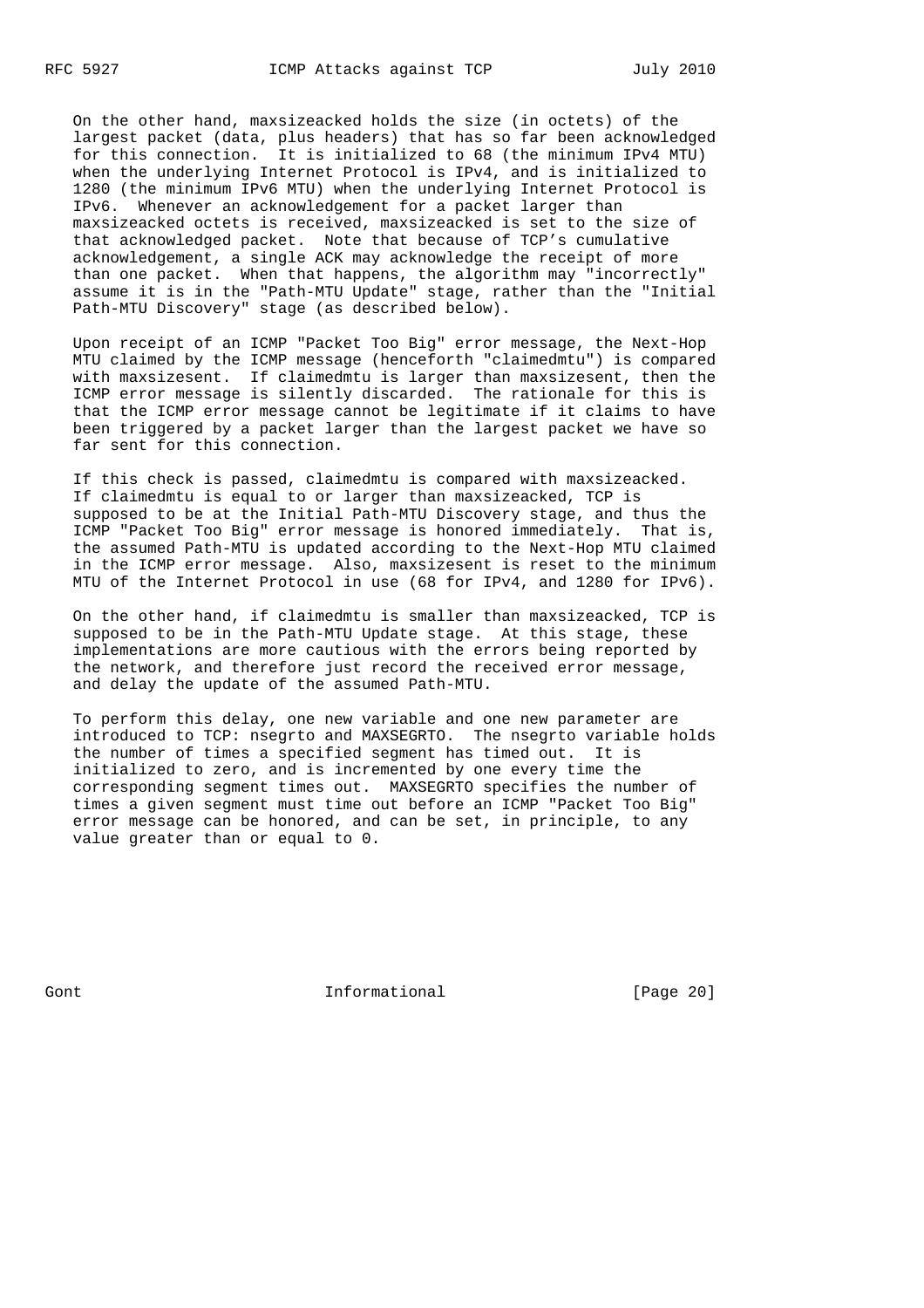Thus, if nsegrto is greater than or equal to MAXSEGRTO, and there's a pending ICMP "Packet Too Big" error message, the corresponding error message is processed. At that point, maxsizeacked is set to claimedmtu, and maxsizesent is set to 68 (for IPv4) or 1280 (for IPv6).

 If, while there is a pending ICMP "Packet Too Big" error message, the TCP SEQ claimed by the pending message is acknowledged (i.e., an ACK that acknowledges that sequence number is received), then the "pending error" condition is cleared.

 The rationale behind performing this delayed processing of ICMP "Packet Too Big" messages is that if there is progress on the connection, the ICMP "Packet Too Big" errors must be a false claim. By checking for progress on the connection, rather than just for staleness of the received ICMP messages, TCP is protected from attack even if the offending ICMP messages are "in window", and as a corollary, is made more robust to spurious ICMP messages triggered by, for example, corrupted TCP segments.

 MAXSEGRTO can be set, in principle, to any value greater than or equal to 0. Setting MAXSEGRTO to 0 would make TCP perform the traditional PMTUD mechanism defined in [RFC1191] and [RFC1981]. A MAXSEGRTO of 1 provides enough protection for most cases. In any case, implementations are free to choose higher values for this constant. MAXSEGRTO could be a function of the Next-Hop MTU claimed in the received ICMP "Packet Too Big" message. That is, higher values for MAXSEGRTO could be imposed when the received ICMP "Packet Too Big" message claims a Next-Hop MTU that is smaller than some specified value. Both OpenBSD and NetBSD set MAXSEGRTO to 1.

 In the event a higher level of protection is desired at the expense of a higher delay in the discovery of the Path-MTU, an implementation could consider TCP to always be in the Path-MTU Update stage, thus always delaying the update of the assumed Path-MTU.

 Section 7.3 shows this counter-measure in action. Section 7.4 shows this counter-measure in pseudo-code.

 It is important to note that the mechanism described in this section is an improvement to the current Path-MTU discovery mechanism, to mitigate its security implications. The current PMTUD mechanism, as specified by [RFC1191] and [RFC1981], still suffers from some functionality problems [RFC2923] that this document does not aim to address. A mechanism that addresses those issues is described in [RFC4821].

Gont Gont Communism informational Gont [Page 21]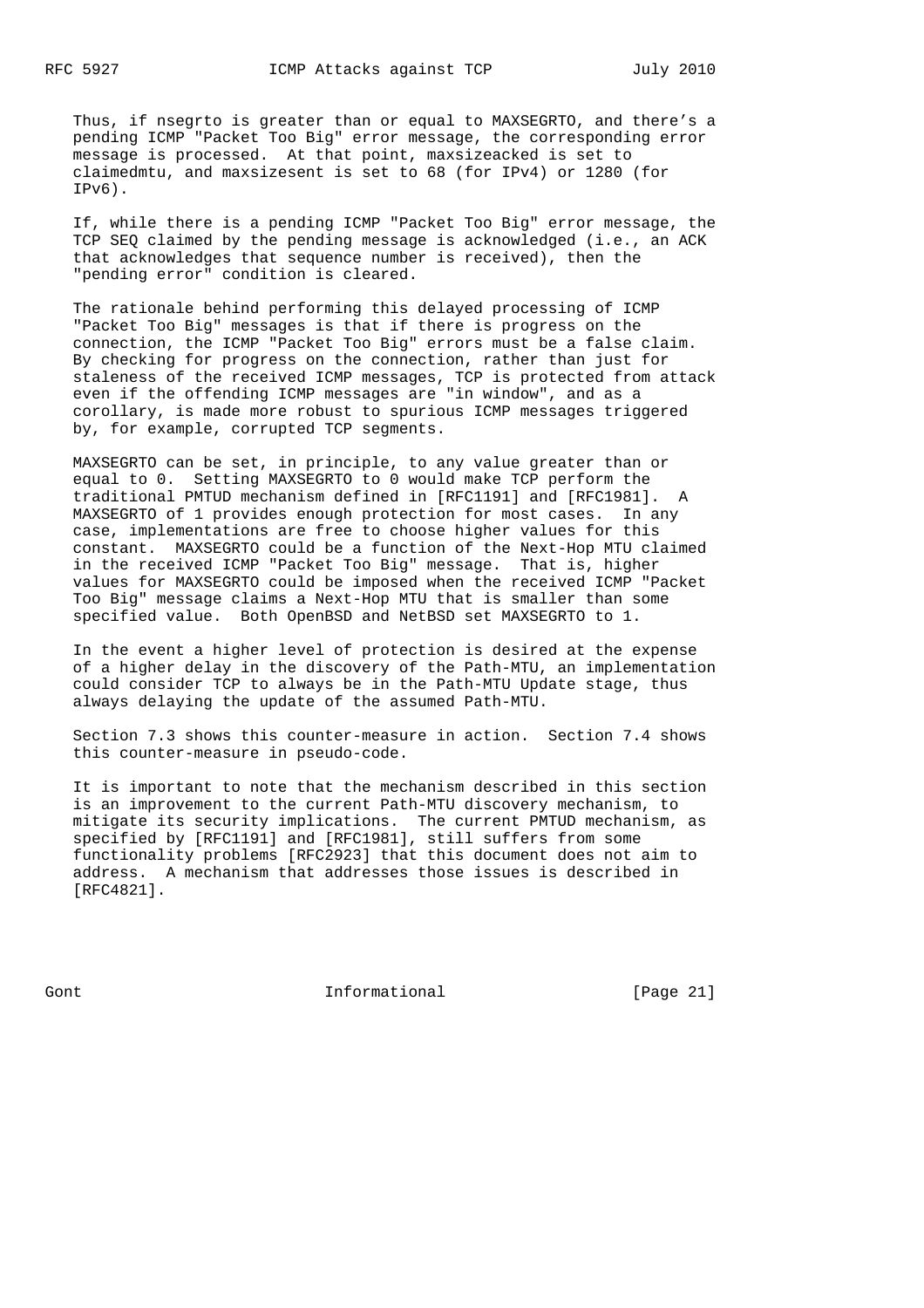## 7.3. The Counter-Measure for the PMTUD Attack in Action

 This section illustrates the operation of the counter-measure for the ICMP attack against the PMTUD mechanism that has been implemented in OpenBSD and NetBSD. It shows both how the fix protects TCP from being attacked and how the counter-measure works in normal scenarios. As discussed in Section 7.2, this section assumes the PMTUD-specific counter-measure is implemented in addition to the TCP sequence number checking described in Section 4.1.

 Figure 1 illustrates a hypothetical scenario in which two hosts are connected by means of three intermediate routers. It also shows the MTU of each hypothetical hop. All the following subsections assume the network setup of this figure.

 Also, for simplicity's sake, all subsections assume an IP header of 20 octets and a TCP header of 20 octets. Thus, for example, when the PMTU is assumed to be 1500 octets, TCP will send segments that contain, at most, 1460 octets of data.

 For simplicity's sake, all the following subsections assume the TCP implementation at Host 1 (H1) has chosen a MAXSEGRTO of 1.

| $+ - - - - +$ | $+ - - - - +$                                              |          | $+ - - - - +$ | $+ - - - - +$ |               |
|---------------|------------------------------------------------------------|----------|---------------|---------------|---------------|
|               | H1  --------  R1  --------  R2  --------  R3  --------  H2 |          |               |               |               |
| $+ - - - - +$ | $+ - - - - +$                                              |          | $+ - - - - +$ | +----+        | $+ - - - - +$ |
|               | MTU=4464                                                   | MTU=2048 | MTU=1500      |               | MTIJ=4464     |

Figure 1: Hypothetical Scenario

7.3.1. Normal Operation for Bulk Transfers

 This subsection shows the counter-measure in normal operation, when a TCP connection is used for bulk transfers. That is, it shows how the counter-measure works when there is no attack taking place and a TCP connection is used for transferring large amounts of data. This section assumes that just after the connection is established, one of the TCP endpoints begins to transfer data in packets that are as large as possible.

Gont **Informational Informational** [Page 22]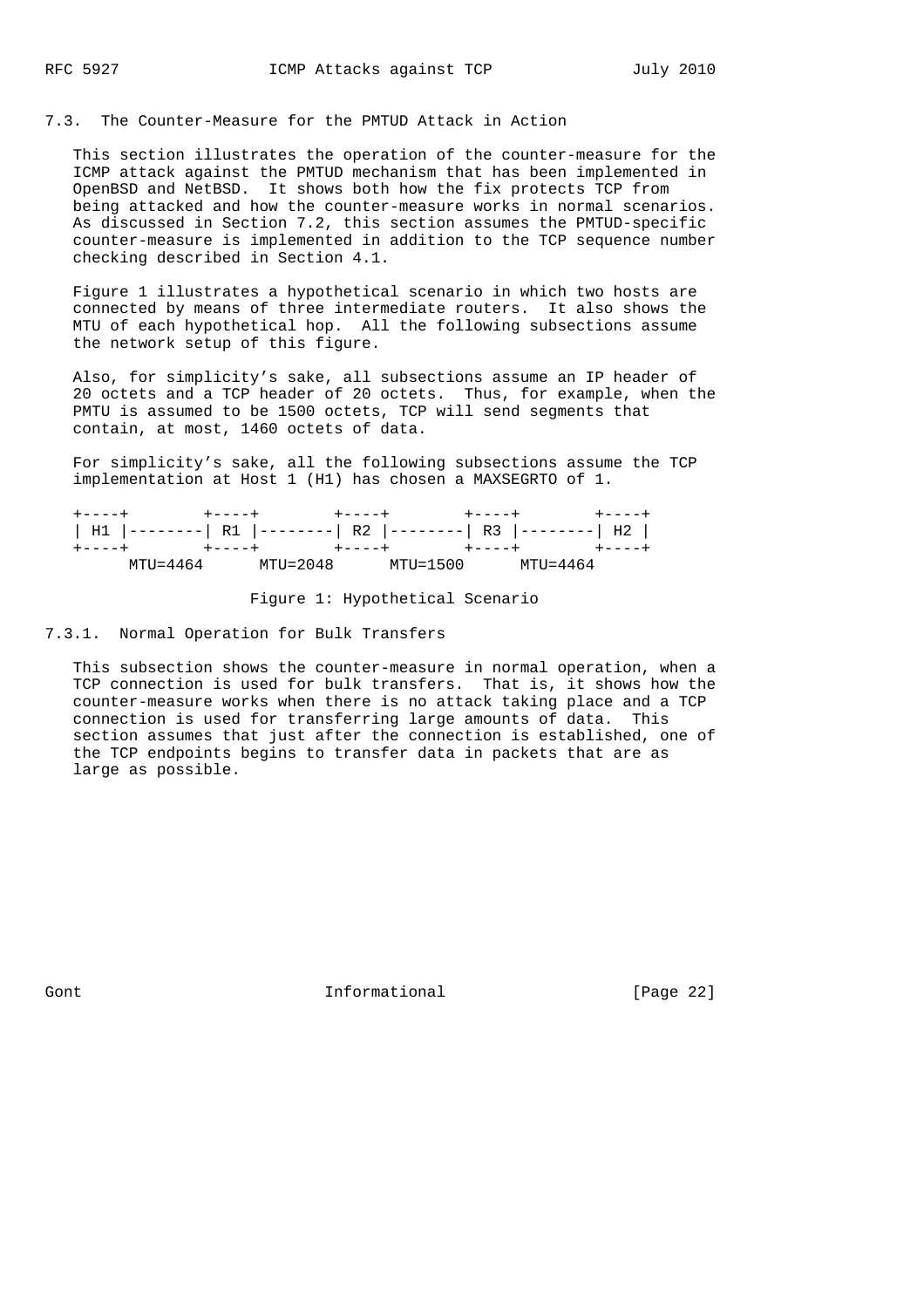Host 1 Host 2

| ı. | $--$      | $<$ SEO=100> <ctl=syn></ctl=syn>                                                                | $--$      |  |
|----|-----------|-------------------------------------------------------------------------------------------------|-----------|--|
| 2. | $\lt$ $-$ | <seo=x><ack=101><ctl=syn, ack=""></ctl=syn,></ack=101></seo=x>                                  | $\lt$ $-$ |  |
| 3. | $--$      | $<$ SEO=101> <ack=x+1><ctl=ack></ctl=ack></ack=x+1>                                             | $--$      |  |
| 4. |           | $\texttt{--}>$ <seo=101><ack=x+1><ctl=ack><data=4424></data=4424></ctl=ack></ack=x+1></seo=101> | $--$      |  |
| 5. |           | <--- ICMP "Packet Too Big" MTU=2048, TCPseg#=101 <--- R1                                        |           |  |
| 6. |           | $--$ > <seq=101><ack=x+1><ctl=ack><data=2008> --&gt;</data=2008></ctl=ack></ack=x+1></seq=101>  |           |  |
| 7. |           | <--- ICMP "Packet Too Big" MTU=1500, TCPseq#=101 <--- R2                                        |           |  |
| 8. |           | $--$ > <seo=101><ack=x+1><ctl=ack><data=1460> --&gt;</data=1460></ctl=ack></ack=x+1></seo=101>  |           |  |
| 9. | $\lt$ $-$ | $<$ SEO=X+1> <ack=1561><ctl=ack></ctl=ack></ack=1561>                                           | $\lt - -$ |  |
|    |           |                                                                                                 |           |  |

Figure 2: Normal Operation for Bulk Transfers

 The nsegrto variable is initialized to zero. Both maxsizeacked and maxsizesent are initialized to the minimum MTU for the Internet Protocol being used (68 for IPv4, and 1280 for IPv6).

 In lines 1 to 3, the three-way handshake takes place, and the connection is established. In line 4, H1 tries to send a full-sized TCP segment. As described by [RFC1191] and [RFC1981], in this case, TCP will try to send a segment with 4424 bytes of data, which will result in an IP packet of 4464 octets. Therefore, maxsizesent is set to 4464. When the packet reaches R1, it elicits an ICMP "Packet Too Big" error message.

 In line 5, H1 receives the ICMP error message, which reports a Next- Hop MTU of 2048 octets. After performing the TCP sequence number check described in Section 4.1, the Next-Hop MTU reported by the ICMP error message (claimedmtu) is compared with maxsizesent. As it is smaller than maxsizesent, it passes the check, and thus is then compared with maxsizeacked. As claimedmtu is larger than maxsizeacked, TCP assumes that the corresponding TCP segment was performing the Initial PMTU Discovery. Therefore, the TCP at H1 honors the ICMP message by updating the assumed Path-MTU. The maxsizesent variable is reset to the minimum MTU of the Internet Protocol in use (68 for IPv4, and 1280 for IPv6).

 In line 6, the TCP at H1 sends a segment with 2008 bytes of data, which results in an IP packet of 2048 octets. The maxsizesent variable is thus set to 2008 bytes. When the packet reaches R2, it elicits an ICMP "Packet Too Big" error message.

 In line 7, H1 receives the ICMP error message, which reports a Next- Hop MTU of 1500 octets. After performing the TCP sequence number check, the Next-Hop MTU reported by the ICMP error message (claimedmtu) is compared with maxsizesent. As it is smaller than maxsizesent, it passes the check, and thus is then compared with

Gont Gont Communism informational Communism [Page 23]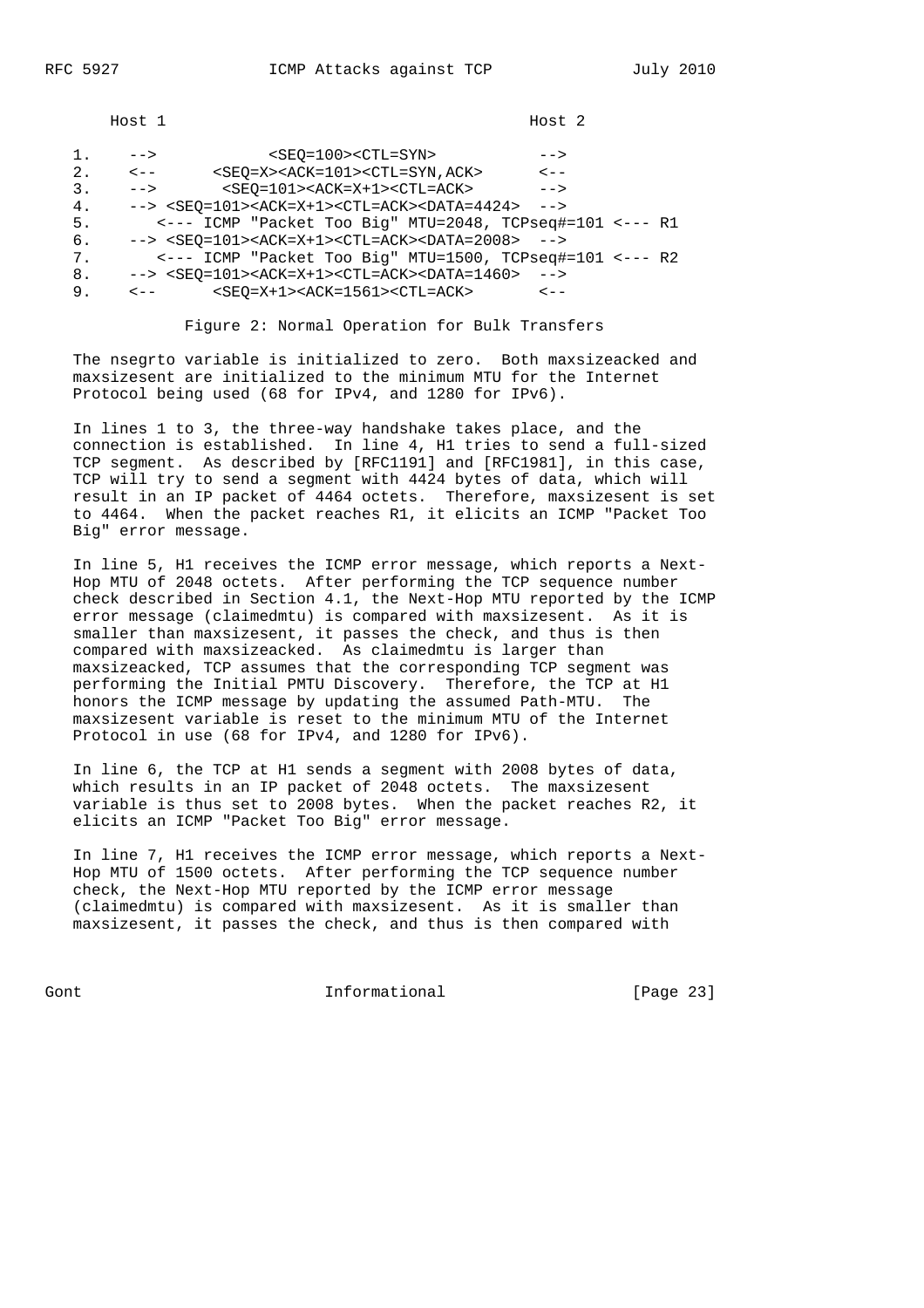maxsizeacked. As claimedmtu is larger than maxsizeacked, TCP assumes that the corresponding TCP segment was performing the Initial PMTU Discovery. Therefore, the TCP at H1 honors the ICMP message by updating the assumed Path-MTU. The maxsizesent variable is reset to the minimum MTU of the Internet Protocol in use.

 In line 8, the TCP at H1 sends a segment with 1460 bytes of data, which results in an IP packet of 1500 octets. Thus, maxsizesent is set to 1500. This packet reaches H2, where it elicits an acknowledgement (ACK) segment.

 In line 9, H1 finally gets the acknowledgement for the data segment. As the corresponding packet was larger than maxsizeacked, TCP updates maxsizeacked, setting it to 1500. At this point, TCP has discovered the Path-MTU for this TCP connection.

#### 7.3.2. Operation during Path-MTU Changes

 Let us suppose a TCP connection between H1 and H2 has already been established, and that the PMTU for the connection has already been discovered to be 1500. At this point, both maxsizesent and maxsizeacked are equal to 1500, and nsegrto is equal to 0. Suppose some time later the PMTU decreases to 1492. For simplicity, let us suppose that the Path-MTU has decreased because the MTU of the link between R2 and R3 has decreased from 1500 to 1492. Figure 3 illustrates how the counter-measure would work in this scenario.

Host 1 Host 2

|    | (Path-MTU decreases)                                                                                            |
|----|-----------------------------------------------------------------------------------------------------------------|
| 2. | $\texttt{---}$ <seo=100><ack=x><ctl=ack><data=1460><br/><math>--</math></data=1460></ctl=ack></ack=x></seo=100> |
| 3. | $\leftarrow$ --- ICMP "Packet Too Biq" MTU=1492, TCPseq#=100 $\leftarrow$ --- R2                                |
| 4. | (Segment times out)                                                                                             |
| 5. | $\texttt{---}$ <seo=100><ack=x><ctl=ack><data=1452><br/><math>--</math></data=1452></ctl=ack></ack=x></seo=100> |
| 6. | $<$ SEO=X> <ack=1552><ctl=ack><br/><math>\lt</math> <math>-</math><br/><u> &lt; - -</u></ctl=ack></ack=1552>    |

#### Figure 3: Operation during Path-MTU Changes

 In line 1, the Path-MTU for this connection decreases from 1500 to 1492. In line 2, the TCP at H1, without being aware of the Path-MTU change, sends a 1500-byte packet to H2. When the packet reaches R2, it elicits an ICMP "Packet Too Big" error message.

 In line 3, H1 receives the ICMP error message, which reports a Next- Hop MTU of 1492 octets. After performing the TCP sequence number check, the Next-Hop MTU reported by the ICMP error message (claimedmtu) is compared with maxsizesent. As claimedmtu is smaller than maxsizesent, it is then compared with maxsizeacked. As

Gont Gont Communism informational Gont [Page 24]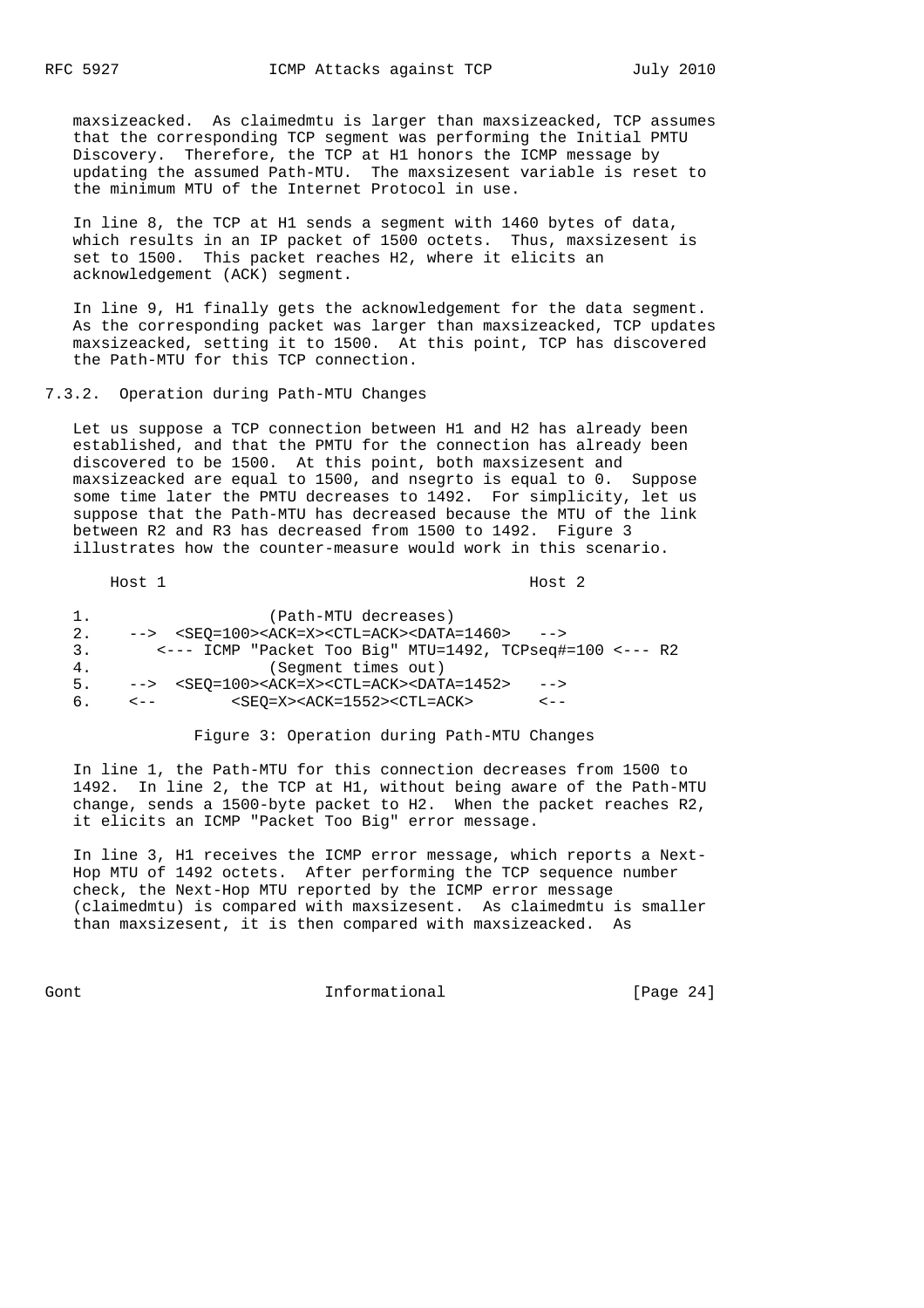claimedmtu is smaller than maxsizeacked (full-sized packets were getting to the remote endpoint), this packet is assumed to be performing Path-MTU Update, and a "pending error" condition is recorded.

 In line 4, the segment times out. Thus, nsegrto is incremented by 1. As nsegrto is greater than or equal to MAXSEGRTO, the assumed Path- MTU is updated. The nsegrto variable is reset to 0, maxsizeacked is set to claimedmtu, and maxsizesent is set to the minimum MTU of the Internet Protocol in use.

 In line 5, H1 retransmits the data using the updated PMTU, and thus maxsizesent is set to 1492. The resulting packet reaches H2, where it elicits an acknowledgement (ACK) segment.

 In line 6, H1 finally gets the acknowledgement for the data segment. At this point, TCP has discovered the new Path-MTU for this TCP connection.

7.3.3. Idle Connection Being Attacked

 Let us suppose a TCP connection between H1 and H2 has already been established, and the PMTU for the connection has already been discovered to be 1500. Figure 4 shows a sample time-line diagram that illustrates an idle connection being attacked.

|    | Host 1           |  |                                                   |  |                                                                          | Host 2                                              |  |
|----|------------------|--|---------------------------------------------------|--|--------------------------------------------------------------------------|-----------------------------------------------------|--|
| 1. | $-->$            |  |                                                   |  | <seo=100><ack=x><ctl=ack><data=50></data=50></ctl=ack></ack=x></seo=100> | $--$                                                |  |
| 2. | $\epsilon$ - $-$ |  | $<$ SEO=X> <ack=150><ctl=ack></ctl=ack></ack=150> |  |                                                                          | $\lt$ $-$                                           |  |
| 3. |                  |  |                                                   |  |                                                                          | <--- ICMP "Packet Too Big" MTU=68, TCPseg#=100 <--- |  |
| 4. |                  |  |                                                   |  |                                                                          | <--- ICMP "Packet Too Biq" MTU=68, TCPseq#=100 <--- |  |
| 5. |                  |  |                                                   |  |                                                                          | <--- ICMP "Packet Too Big" MTU=68, TCPseq#=100 <--- |  |

Figure 4: Idle Connection Being Attacked

 In line 1, H1 sends its last bunch of data. In line 2, H2 acknowledges the receipt of these data. Then the connection becomes idle. In lines 3, 4, and 5, an attacker sends forged ICMP "Packet Too Big" error messages to H1. Regardless of how many packets it sends and of the TCP sequence number each ICMP packet includes, none of these ICMP error messages will pass the TCP sequence number check described in Section 4.1, as H1 has no unacknowledged data "in flight" to H2. Therefore, the attack does not succeed.

Gont Gont Communism informational Gont [Page 25]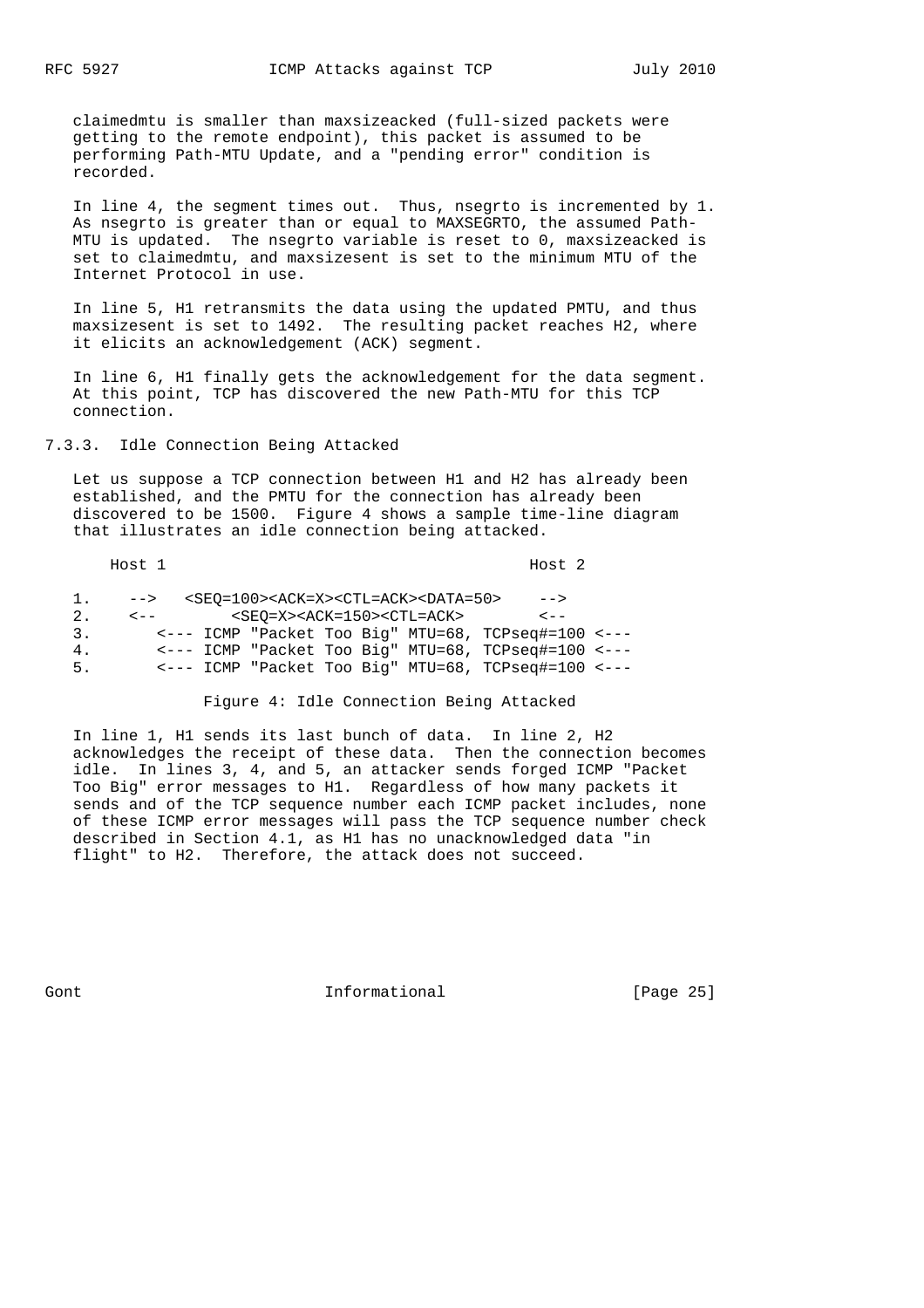7.3.4. Active Connection Being Attacked after Discovery of the Path-MTU

 Let us suppose an attacker attacks a TCP connection for which the PMTU has already been discovered. In this case, as illustrated in Figure 1, the PMTU would be found to be 1500 bytes. Figure 5 shows a possible packet exchange.

|    | Host 1                  |                                                                                               | Host <sub>2</sub> |  |
|----|-------------------------|-----------------------------------------------------------------------------------------------|-------------------|--|
| 1. | $-->$                   | $<$ SEO=100> <ack=x><ctl=ack><data=1460></data=1460></ctl=ack></ack=x>                        | $--$              |  |
| 2. |                         | $\texttt{--}>$ <seo=1560><ack=x><ctl=ack><data=1460></data=1460></ctl=ack></ack=x></seo=1560> | $--$              |  |
| 3. |                         | $\texttt{--}>$ <seo=3020><ack=x><ctl=ack><data=1460></data=1460></ctl=ack></ack=x></seo=3020> | $--$              |  |
| 4. |                         | $\text{--}\text{--}\text{--}\text{SEC}$ = 4480 > < ACK = X > < CTL = ACK > < DATA = 1460 >    | $--$              |  |
| 5. |                         | <--- ICMP "Packet Too Big" MTU=68, TCPseq#=100 <---                                           |                   |  |
| 6. | $\epsilon$ - $\epsilon$ | $<$ SEO=X> <ctl=ack><ack=1560></ack=1560></ctl=ack>                                           |                   |  |

Figure 5: Active Connection Being Attacked after Discovery of PMTU

 As we assume the PMTU has already been discovered, we also assume both maxsizesent and maxsizeacked are equal to 1500. We assume nsegrto is equal to zero, as there have been no segment timeouts.

 In lines 1, 2, 3, and 4, H1 sends four data segments to H2. In line 5, an attacker sends a forged ICMP error message to H1. We assume the attacker is lucky enough to guess both the four-tuple that identifies the connection and a valid TCP sequence number. As the Next-Hop MTU claimed in the ICMP "Packet Too Big" message (claimedmtu) is smaller than maxsizeacked, this packet is assumed to be performing Path-MTU Update. Thus, the error message is recorded.

 In line 6, H1 receives an acknowledgement for the segment sent in line 1, before it times out. At this point, the "pending error" condition is cleared, and the recorded ICMP "Packet Too Big" error message is ignored. Therefore, the attack does not succeed.

7.3.5. TCP Peer Attacked when Sending Small Packets Just after the Three-Way Handshake

 This section analyzes a scenario in which a TCP peer that is sending small segments just after the connection has been established is attacked. The connection could be in use by protocols such as SMTP [RFC5321] and HTTP [RFC2616], for example, which usually behave like this.

Figure 6 shows a possible packet exchange for such a scenario.

Gont Gont 1nformational [Page 26]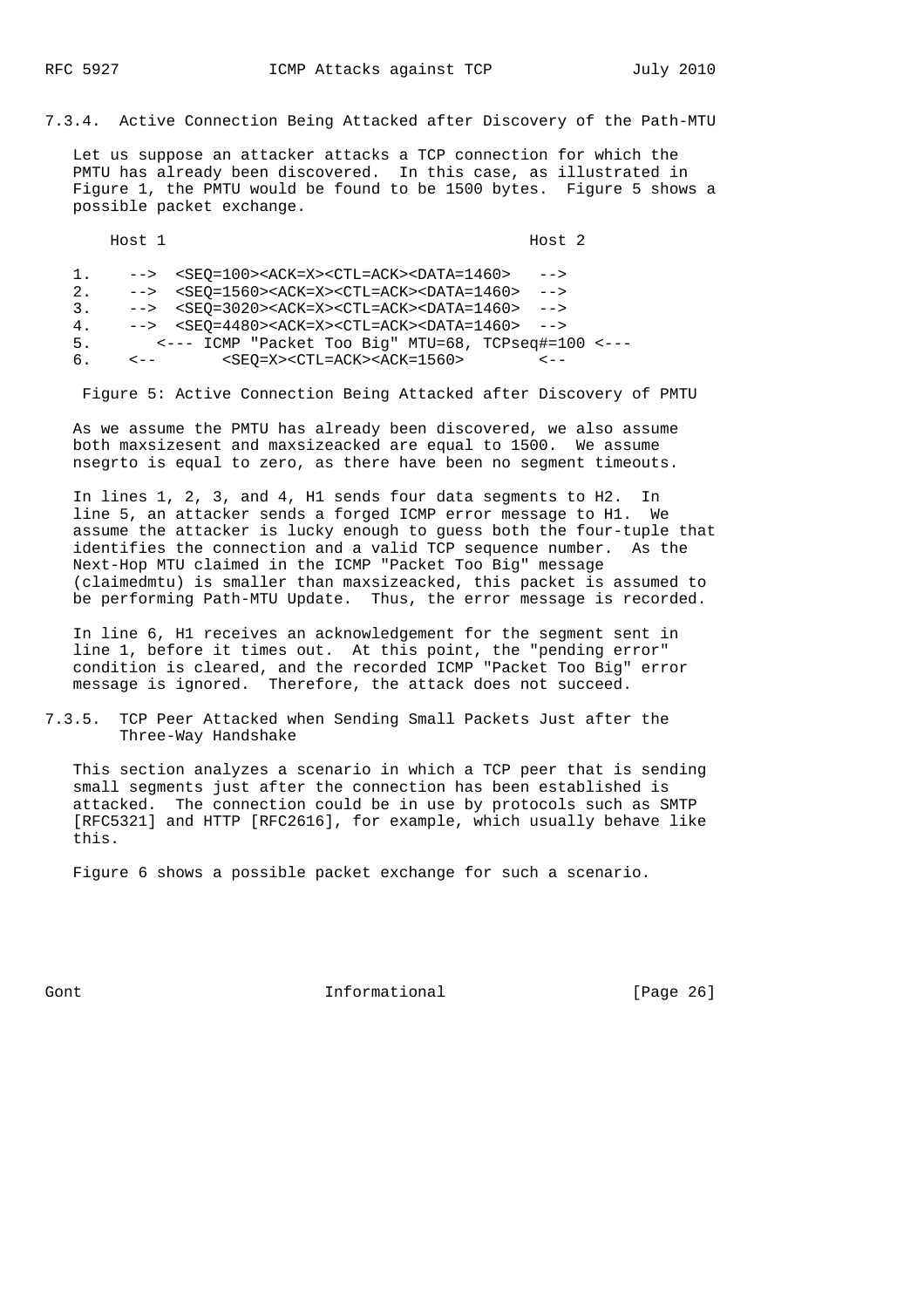Host 1 Host 2

| ı. | $--&>$    | $<$ SEO=100> <ctl=syn></ctl=syn>                                                              | $--$      |  |
|----|-----------|-----------------------------------------------------------------------------------------------|-----------|--|
| 2. | $\lt$ $-$ | <seo=x><ack=101><ctl=syn, ack=""></ctl=syn,></ack=101></seo=x>                                | $\lt$ $-$ |  |
| 3. | $--$      | $<$ SEO=101> <ack=x+1><ctl=ack></ctl=ack></ack=x+1>                                           | -->       |  |
| 4. | $--&>$    | $<$ SEO=101> <ack=x+1><ctl=ack><data=100></data=100></ctl=ack></ack=x+1>                      | $--$      |  |
| 5. | $\lt$ $-$ | $<$ SEQ=X+1> <ack=201><ctl=ack></ctl=ack></ack=201>                                           | $\lt$ $-$ |  |
| б. | $--&>$    | $<$ SEQ=201> <ack=x+1><ctl=ack><data=100></data=100></ctl=ack></ack=x+1>                      | $--$      |  |
| 7. |           | $\texttt{--}>$ <seo=301><ack=x+1><ctl=ack><data=100></data=100></ctl=ack></ack=x+1></seo=301> | $--$      |  |
| 8. |           | <--- ICMP "Packet Too Big" MTU=150, TCPseq#=201 <---                                          |           |  |
|    |           |                                                                                               |           |  |

 Figure 6: TCP Peer Attacked when Sending Small Packets Just after the Three-Way Handshake

 The nsegrto variable is initialized to zero. Both maxsizesent and maxsizeacked are initialized to the minimum MTU for the Internet Protocol being used (68 for IPv4, and 1280 for IPv6).

 In lines 1 to 3, the three-way handshake takes place, and the connection is established. At this point, the assumed Path-MTU for this connection is 4464. In line 4, H1 sends a small segment (which results in a 140-byte packet) to H2. Therefore, maxsizesent is set to 140. In line 5, this segment is acknowledged, and thus maxsizeacked is set to 140.

 In lines 6 and 7, H1 sends two small segments to H2. In line 8, while the segments from lines 6 and 7 are still "in flight" to H2, an attacker sends a forged ICMP "Packet Too Big" error message to H1. Assuming the attacker is lucky enough to guess a valid TCP sequence number, this ICMP message will pass the TCP sequence number check. The Next-Hop MTU reported by the ICMP error message (claimedmtu) is then compared with maxsizesent. As claimedmtu is larger than maxsizesent, the ICMP error message is silently discarded. Therefore, the attack does not succeed.

7.4. Pseudo-Code for the Counter-Measure for the Blind Performance- Degrading Attack

 This section contains a pseudo-code version of the counter-measure described in Section 7.2 for the blind performance-degrading attack described in Section 7. It is meant as guidance for developers on how to implement this counter-measure.

 The pseudo-code makes use of the following variables, constants, and functions:

Gont Gont Communism informational Gont [Page 27]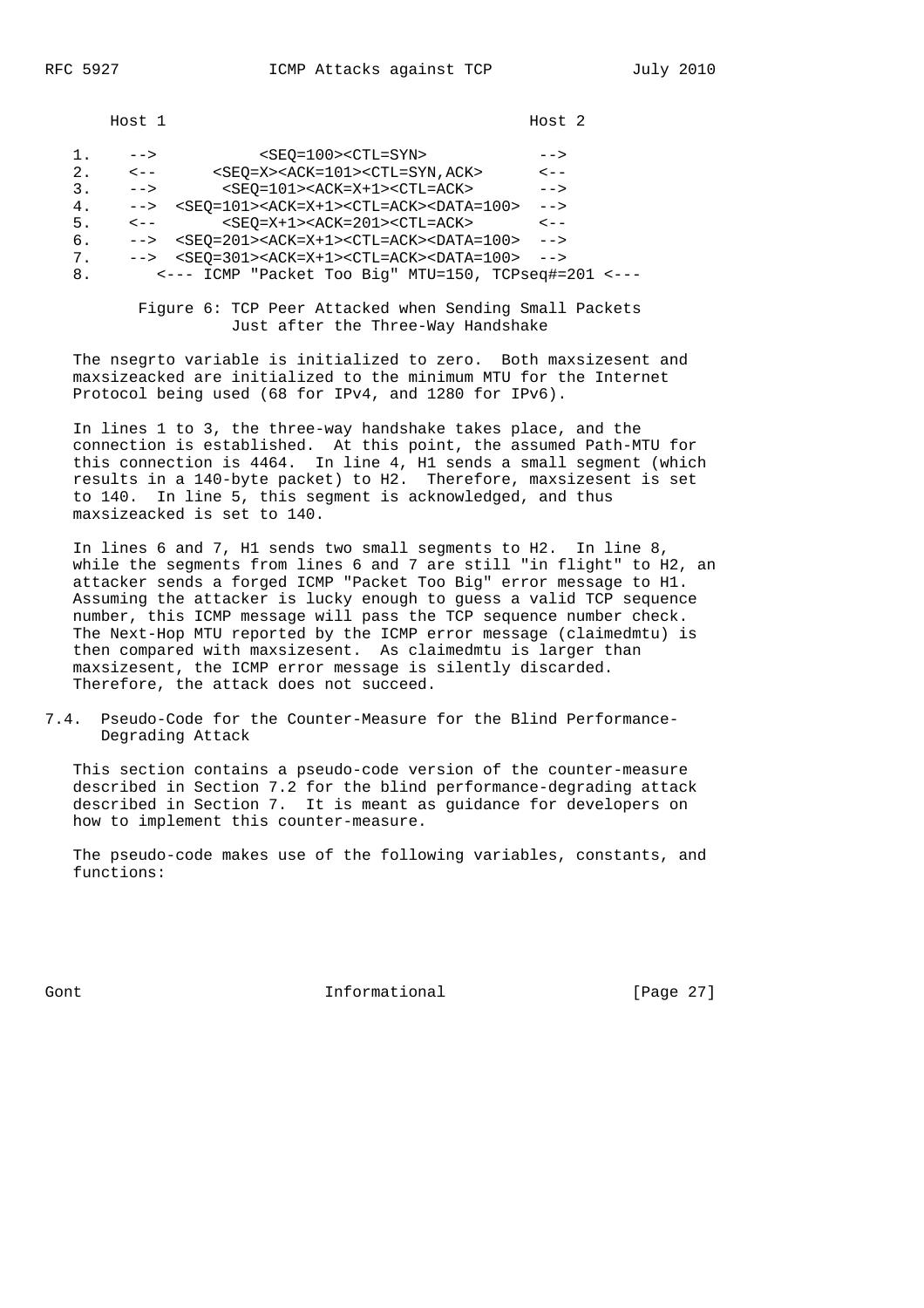ack Variable holding the acknowledgement number contained in the TCP segment that has just been received. acked\_packet\_size Variable holding the packet size (data, plus headers) that the ACK that has just been received is acknowledging. adjust mtu() Function that adjusts the MTU for this connection, according to the ICMP "Packet Too Big" that was last received. claimedmtu Variable holding the Next-Hop MTU advertised by the ICMP "Packet Too Big" error message. claimedtcpseq Variable holding the TCP sequence number contained in the payload of the ICMP "Packet Too Big" message that has just been received or was last recorded. current\_mtu Variable holding the assumed Path-MTU for this connection. drop\_message() Function that performs the necessary actions to drop the ICMP message being processed. initial\_mtu Variable holding the MTU for new connections, as explained in [RFC1191] and [RFC1981]. maxsizeacked Variable holding the largest packet size (data, plus headers) that has so far been acked for this connection, as explained in Section 7.2. maxsizesent Variable holding the largest packet size (data, plus headers) that has so far been sent for this connection, as explained in Section 7.2. nsegrto Variable holding the number of times this segment has timed out, as explained in Section 7.2. packet\_size Variable holding the size of the IP datagram being sent.

Gont Gont Communism informational Communism (Page 28)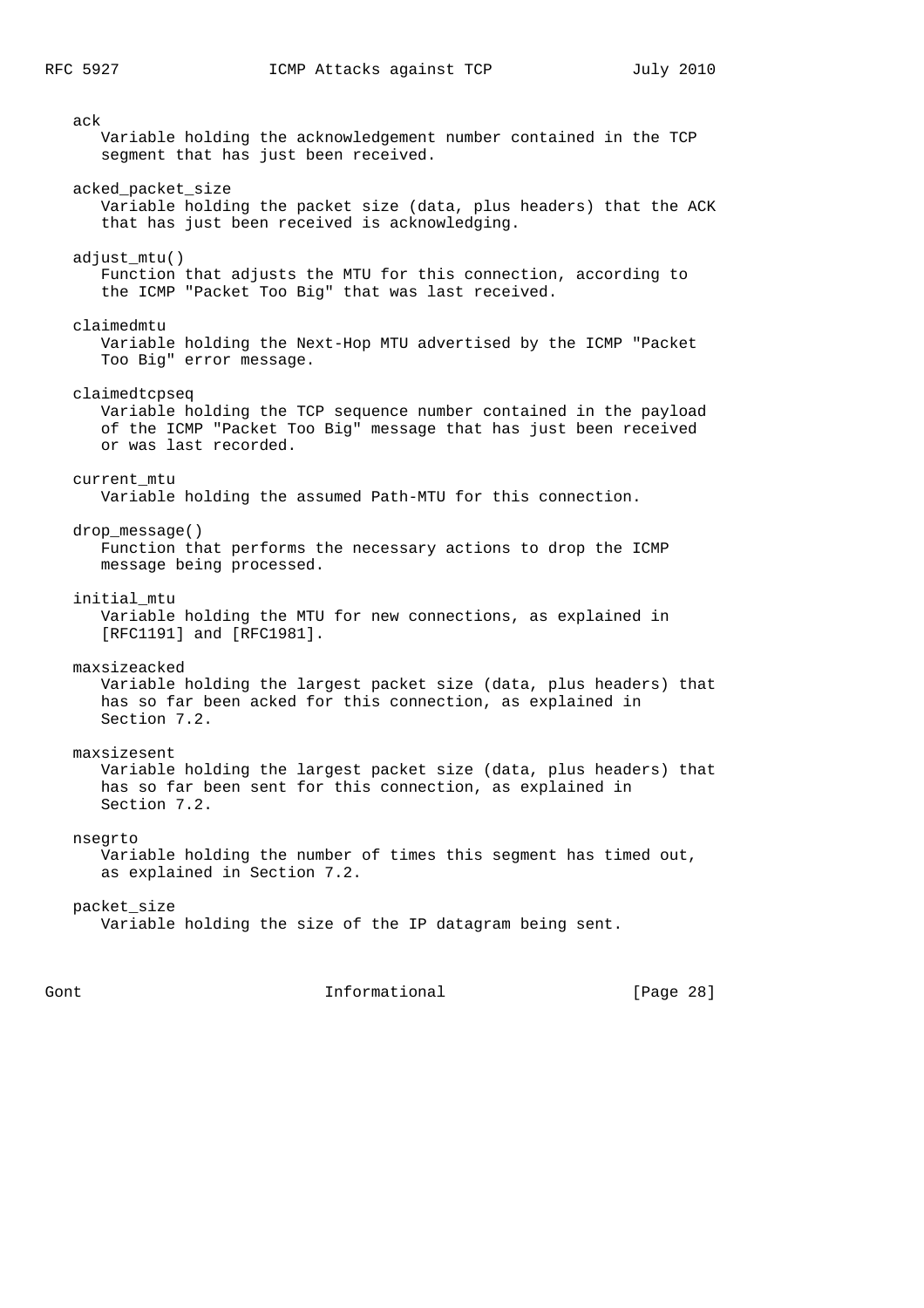pending\_message Variable (flag) that indicates whether there is a pending ICMP "Packet Too Big" message to be processed. save\_message() Function that records the ICMP "Packet Too Big" message that has just been received. MINIMUM\_MTU Constant holding the minimum MTU for the Internet Protocol in use (68 for IPv4, and 1280 for IPv6). MAXSEGRTO Constant holding the number of times a given segment must time out before an ICMP "Packet Too Big" error message can be honored. EVENT: New TCP connection current\_mtu = initial\_mtu; maxsizesent = MINIMUM\_MTU; maxsizeacked = MINIMUM\_MTU; nsegrto =  $0;$ pending message =  $0;$  EVENT: Segment is sent if (packet\_size > maxsizesent) maxsizesent = packet\_size; EVENT: Segment is received if (acked\_packet\_size > maxsizeacked) maxsizeacked = acked\_packet\_size; if (pending\_message) if (ack > claimedtcpseq){ pending\_message = 0; nsegrto = 0; } EVENT: ICMP "Packet Too Big" message is received if (claimedmtu <= MINIMUM\_MTU) drop\_message(); if (claimedtcpseq < SND.UNA || claimedtcpseq >= SND.NXT) drop\_message();

Gont **Informational Informational** [Page 29]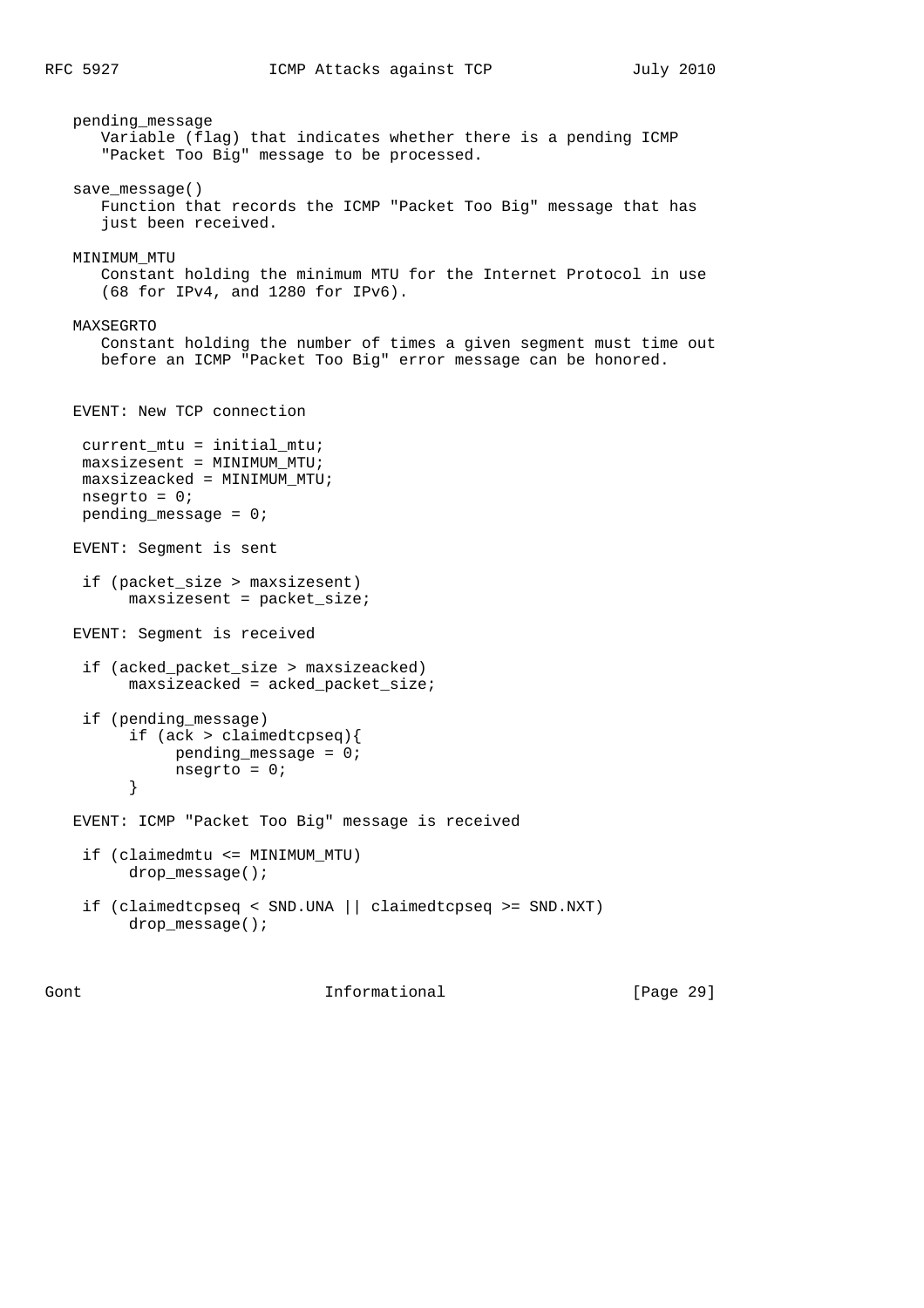```
 else {
        if (claimedmtu > maxsizesent || claimedmtu >= current_mtu)
            drop message();
        else {
              if (claimedmtu > maxsizeacked){
                  adjust_mtu();
                  current_mtu = claimedmtu;
                 maxsizesent = MINIMUM MTU;
}
              else {
                  pending_message = 1;
             save_message();
}
        }
   }
  EVENT: Segment times out
   nsegrto++;
   if (pending_message && nsegrto >= MAXSEGRTO){
       adjust mtu();
        nsegrto = 0;
        pending_message = 0;
        maxsizeacked = claimedmtu;
        maxsizesent = MINIMUM_MTU;
        current_mtu = claimedmtu;
   }
  Notes:
     All comparisons between sequence numbers must be performed using
     sequence number arithmetic.
     The pseudo-code implements the mechanism described in Section 7.2,
     the TCP sequence number checking described in Section 4.1, and the
     validation check on the advertised Next-Hop MTU described in
     [RFC1191] and [RFC1981].
```
## 8. Security Considerations

 This document describes the use of ICMP error messages to perform a number of attacks against TCP, and describes a number of widely implemented counter-measures that either eliminate or reduce the impact of these attacks when they are performed by off-path attackers.

Gont Gont 1nformational [Page 30]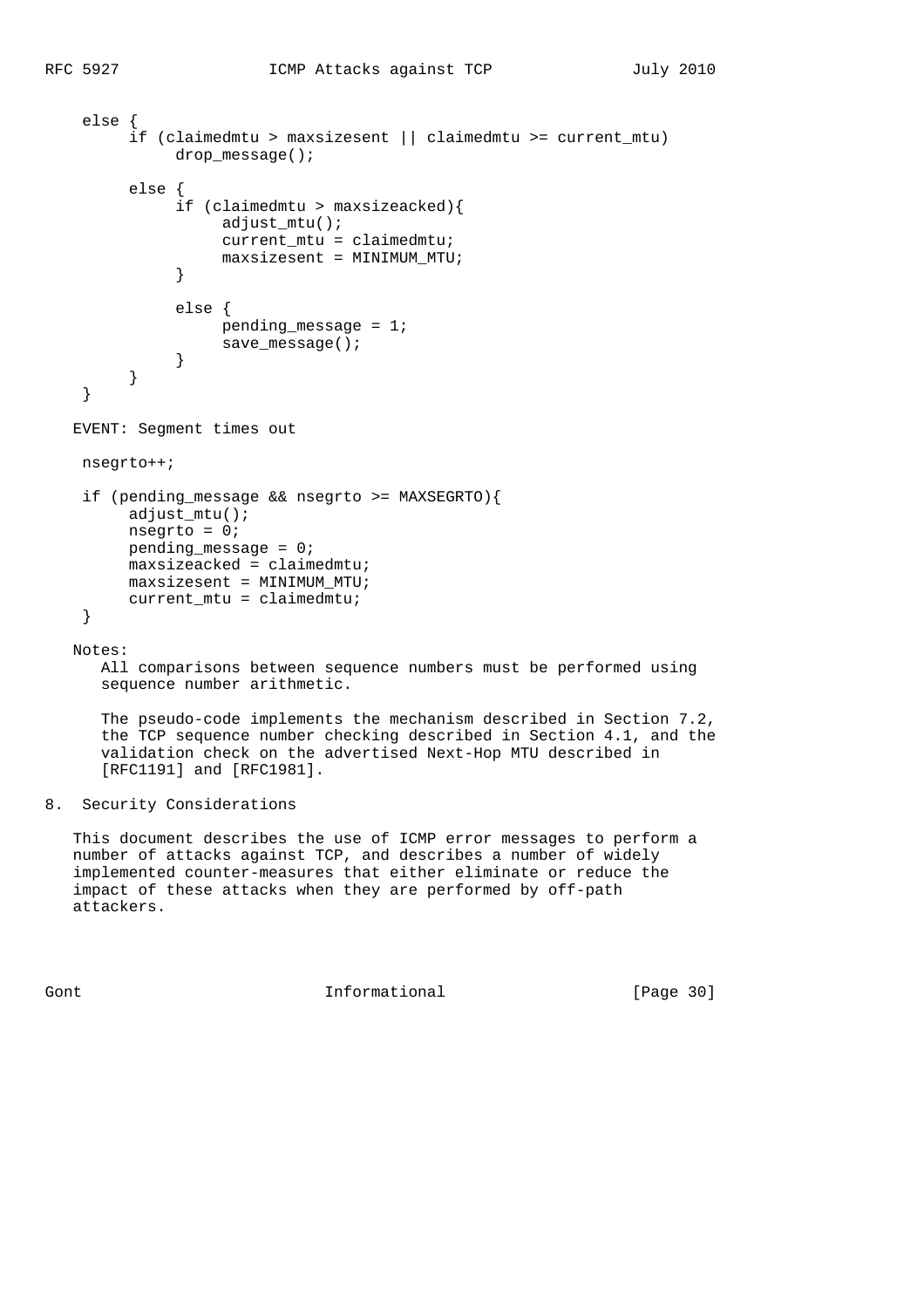Section 4.1 describes a validation check that could be enforced on ICMP error messages, such that TCP reacts only to those ICMP error messages that appear to relate to segments currently "in flight" to the destination system. This requires more effort on the side of an off-path attacker at the expense of possible reduced responsiveness to network errors.

 Section 4.2 describes how randomization of TCP ephemeral ports requires more effort on the side of the attacker to successfully exploit any of the attacks described in this document.

 Section 4.3 describes how ICMP error messages could possibly be filtered based on their payload, to prevent users of the local network from successfully performing attacks against third-party connections. This is analogous to ingress filtering and egress filtering of IP packets [IP-filtering].

 Section 5.2 describes an attack-specific counter-measure for the blind connection-reset attack. It describes the processing of ICMP "hard errors" as "soft errors" when they are received for connections in any of the synchronized states. This counter-measure eliminates the aforementioned vulnerability in synchronized connections at the expense of possible reduced responsiveness in some network scenarios.

 Section 6.2 describes an attack-specific counter-measure for the blind throughput-reduction attack. It suggests that the aforementioned vulnerability can be eliminated by ignoring ICMPv4 Source Quench messages meant for TCP connections. This is in accordance with research results that indicate that ICMPv4 Source Quench messages are ineffective and are an unfair antidote for congestion.

 Finally, Section 7.2 describes an attack-specific counter-measure for the blind performance-degrading attack. It consists of the validation check described in Section 4.1, with a modification that makes TCP react to ICMP "Packet Too Big" error messages such that they are processed when an outstanding TCP segment times out. This counter-measure parallels the Packetization Layer Path MTU Discovery (PLPMTUD) mechanism [RFC4821]. It should be noted that if this counter-measure is implemented, in some scenarios TCP may respond more slowly to valid ICMP "Packet Too Big" error messages.

 A discussion of these and other attack vectors for performing similar attacks against TCP (along with possible counter-measures) can be found in [CPNI-TCP] and [TCP-SECURITY].

Gont **Informational Informational** [Page 31]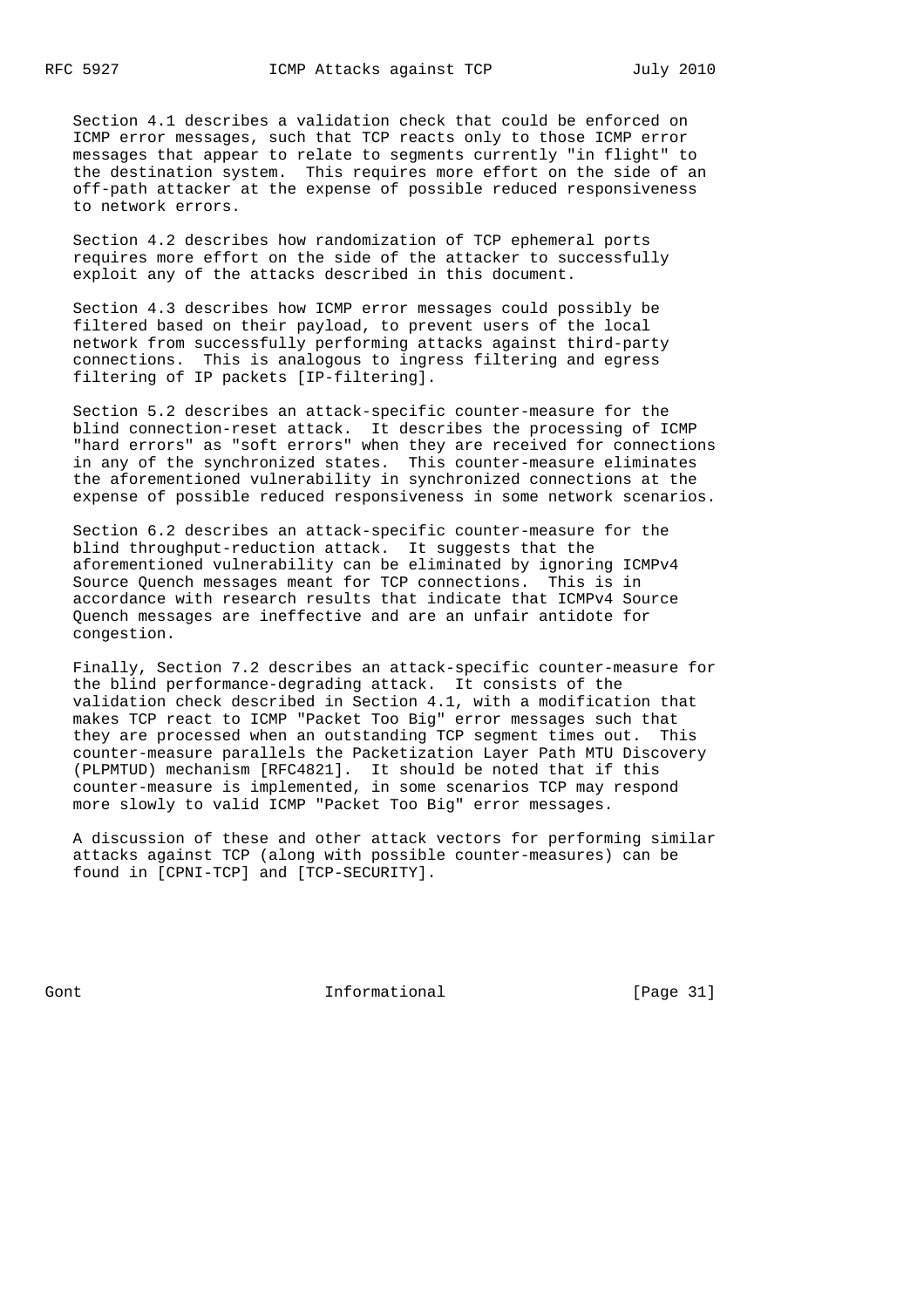## 9. Acknowledgements

 This document was inspired by Mika Liljeberg, while discussing some issues related to [RFC5461] by private e-mail. The author would like to thank (in alphabetical order): Bora Akyol, Mark Allman, Ran Atkinson, James Carlson, Alan Cox, Theo de Raadt, Wesley Eddy, Lars Eggert, Ted Faber, Juan Fraschini, Markus Friedl, Guillermo Gont, John Heffner, Alfred Hoenes, Vivek Kakkar, Michael Kerrisk, Mika Liljeberg, Matt Mathis, David Miller, Toby Moncaster, Miles Nordin, Eloy Paris, Kacheong Poon, Andrew Powell, Pekka Savola, Donald Smith, Pyda Srisuresh, Fred Templin, and Joe Touch for contributing many valuable comments.

 Juan Fraschini and the author of this document implemented freely available audit tools to help vendors audit their systems by reproducing the attacks discussed in this document. These tools are available at http://www.gont.com.ar/tools/index.html.

 Markus Friedl, Chad Loder, and the author of this document produced and tested in OpenBSD [OpenBSD] the first implementation of the counter-measure described in Section 7.2. This first implementation helped to test the effectiveness of the ideas introduced in this document, and has served as a reference implementation for other operating systems.

 The author would like to thank the UK's Centre for the Protection of National Infrastructure (CPNI) -- formerly the National Infrastructure Security Co-ordination Centre (NISCC) -- for coordinating the disclosure of these issues with a large number of vendors and CSIRTs (Computer Security Incident Response Teams).

 The author wishes to express deep and heartfelt gratitude to Jorge Oscar Gont and Nelida Garcia, for their precious motivation and guidance.

## 10. References

10.1. Normative References

| [RFC0791] | Postel, J., "Internet Protocol", STD 5, RFC 791,<br>September 1981.                 |
|-----------|-------------------------------------------------------------------------------------|
| [RFC0792] | Postel, J., "Internet Control Message Protocol",<br>STD 5, RFC 792, September 1981. |
| [RFC0793] | Postel, J., "Transmission Control Protocol", STD 7,<br>RFC 793, September 1981.     |

Gont **Informational Informational** [Page 32]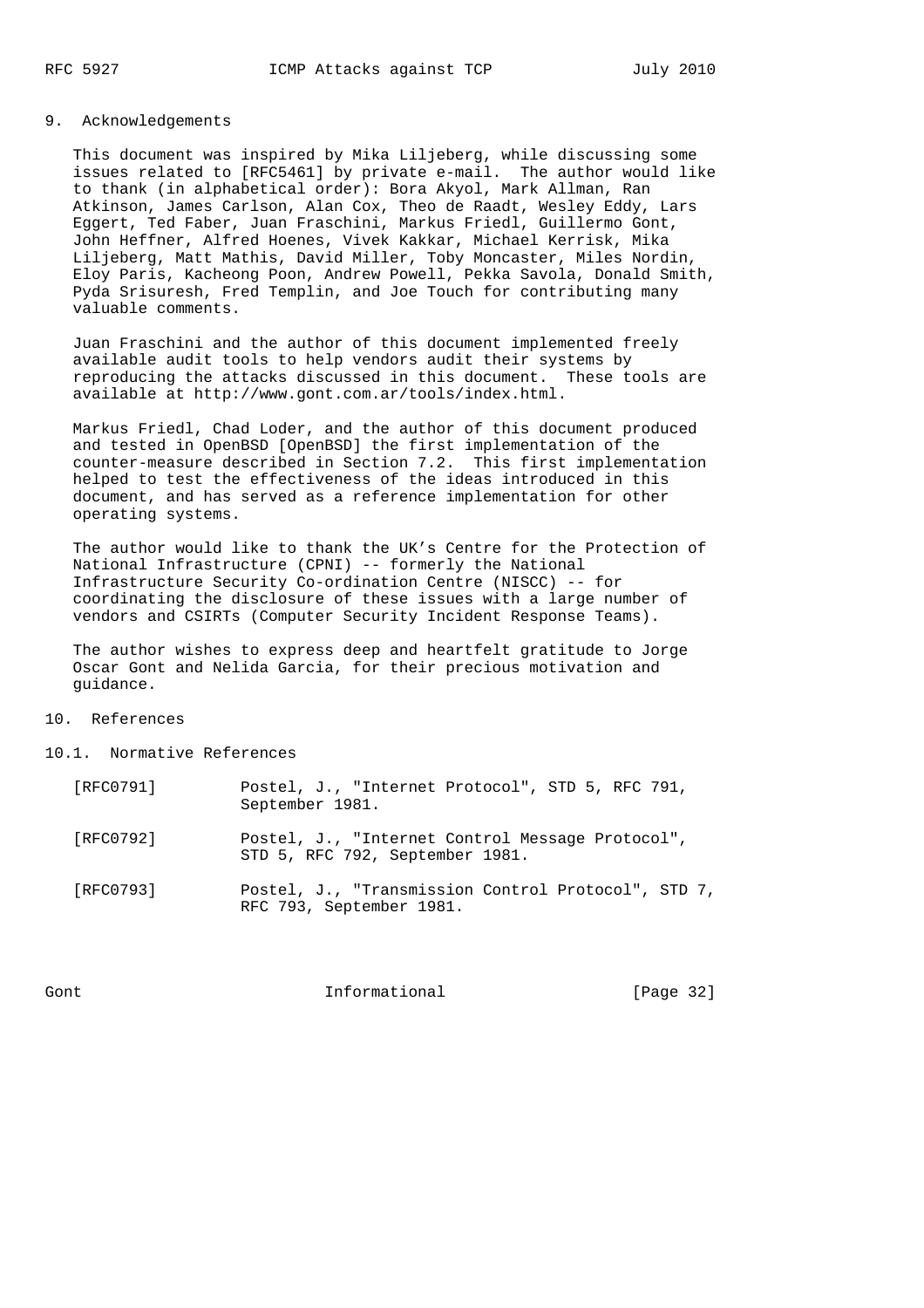RFC 5927 ICMP Attacks against TCP July 2010

- [RFC1122] Braden, R., "Requirements for Internet Hosts Communication Layers", STD 3, RFC 1122, October 1989.
- [RFC1191] Mogul, J. and S. Deering, "Path MTU discovery", RFC 1191, November 1990.
- [RFC1812] Baker, F., "Requirements for IP Version 4 Routers", RFC 1812, June 1995.
- [RFC1981] McCann, J., Deering, S., and J. Mogul, "Path MTU Discovery for IP version 6", RFC 1981, August 1996.
- [RFC2119] Bradner, S., "Key words for use in RFCs to Indicate Requirement Levels", BCP 14, RFC 2119, March 1997.
- [RFC2460] Deering, S. and R. Hinden, "Internet Protocol, Version 6 (IPv6) Specification", RFC 2460, December 1998.
- [RFC4301] Kent, S. and K. Seo, "Security Architecture for the Internet Protocol", RFC 4301, December 2005.
- [RFC4443] Conta, A., Deering, S., and M. Gupta, "Internet Control Message Protocol (ICMPv6) for the Internet Protocol Version 6 (IPv6) Specification", RFC 4443, March 2006.
- [RFC4884] Bonica, R., Gan, D., Tappan, D., and C. Pignataro, "Extended ICMP to Support Multi-Part Messages", RFC 4884, April 2007.

## 10.2. Informative References

- [CPNI-TCP] CPNI, "Security Assessment of the Transmission Control Protocol (TCP)", http://www.cpni.gov.uk/ Docs/tn-03-09-security-assessment-TCP.pdf, 2009.
- [DClark] Clark, D., "The Design Philosophy of the DARPA Internet Protocols", Computer Communication Review Vol. 18, No. 4, 1988.
- [FreeBSD] The FreeBSD Project, http://www.freebsd.org.

 [ICMP-Filtering] Gont, F., "Filtering of ICMP error messages", http ://www.gont.com.ar/papers/ filtering-of-icmp-error-messages.pdf.

Gont Gont Communism informational Communism [Page 33]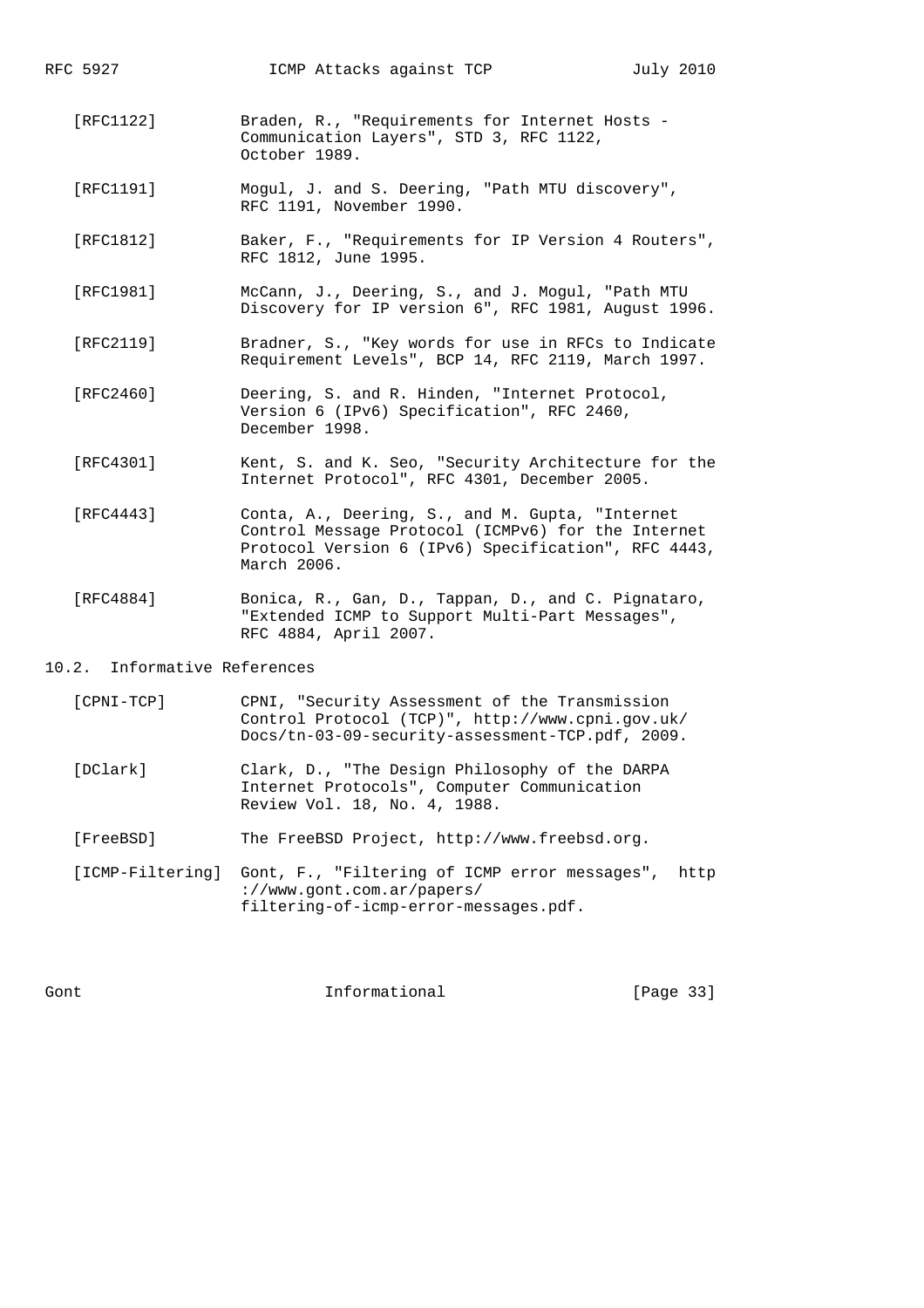[IP-filtering] NISCC, "NISCC Technical Note 01/2006: Egress and Ingress Filtering", http://www.cpni.gov.uk/Docs/re-20060420-00294.pdf, 2006.

[Linux] The Linux Project, "http://www.kernel.org".

- [McKusick] McKusick, M., Bostic, K., Karels, M., and J. Quarterman, "The Design and Implementation of the 4.4 BSD Operating System", Addison-Wesley, 1996.
- [NISCC] NISCC, "NISCC Vulnerability Advisory 532967/NISCC/ ICMP: Vulnerability Issues in ICMP packets with TCP payloads", http://www.cpni.gov.uk/docs/ re-20050412-00303.pdf?lang=en, 2005.
- [NetBSD] The NetBSD Project, "http://www.netbsd.org".

[OpenBSD] The OpenBSD Project, "http://www.openbsd.org".

- [OpenBSD-PF] The OpenBSD Packet Filter, "http://www.openbsd.org/faq/pf/".
- [PORT-RANDOM] Larsen, M. and F. Gont, "Transport Protocol Port Randomization Recommendations", Work in Progress, April 2010.
- [RFC0816] Clark, D., "Fault isolation and recovery", RFC 816, July 1982.
- [RFC1321] Rivest, R., "The MD5 Message-Digest Algorithm", RFC 1321, April 1992.
- [RFC1323] Jacobson, V., Braden, B., and D. Borman, "TCP Extensions for High Performance", RFC 1323, May 1992.
- [RFC2385] Heffernan, A., "Protection of BGP Sessions via the TCP MD5 Signature Option", RFC 2385, August 1998.
- [RFC2616] Fielding, R., Gettys, J., Mogul, J., Frystyk, H., Masinter, L., Leach, P., and T. Berners-Lee, "Hypertext Transfer Protocol -- HTTP/1.1", RFC 2616, June 1999.
- [RFC2923] Lahey, K., "TCP Problems with Path MTU Discovery", RFC 2923, September 2000.

Gont Gont Communism informational Gont [Page 34]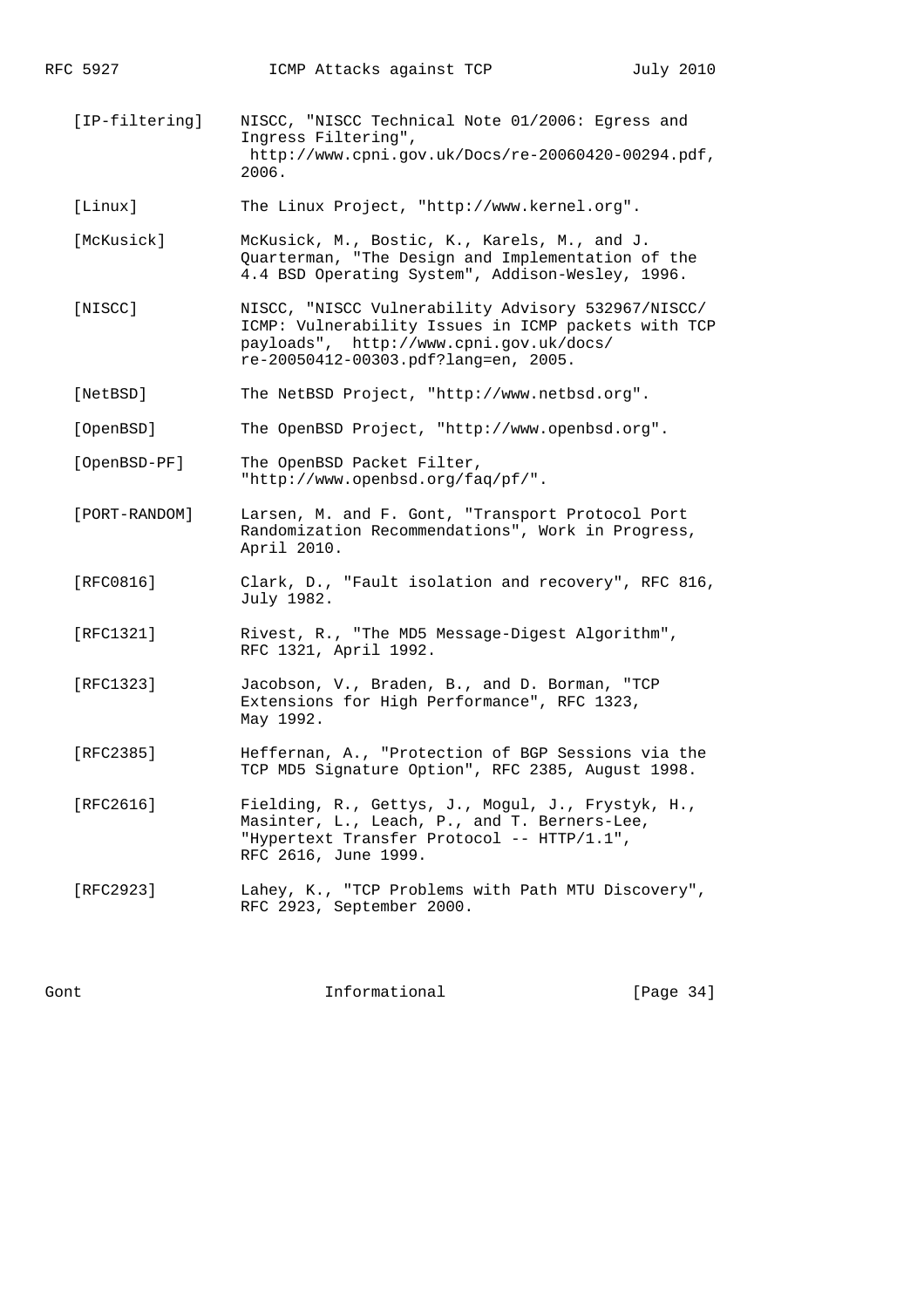| RFC 5927       | ICMP Attacks against TCP                                                                                                                                                      | July 2010 |  |
|----------------|-------------------------------------------------------------------------------------------------------------------------------------------------------------------------------|-----------|--|
| [RFC3168]      | Ramakrishnan, K., Floyd, S., and D. Black, "The<br>Addition of Explicit Congestion Notification (ECN)<br>to IP", RFC 3168, September 2001.                                    |           |  |
| [RFC3390]      | Allman, M., Floyd, S., and C. Partridge,<br>"Increasing TCP's Initial Window", RFC 3390,<br>October 2002.                                                                     |           |  |
| [RFC4271]      | Rekhter, Y., Li, T., and S. Hares, "A Border<br>Gateway Protocol 4 (BGP-4)", RFC 4271,<br>January 2006.                                                                       |           |  |
| [RFC4821]      | Mathis, M. and J. Heffner, "Packetization Layer<br>Path MTU Discovery", RFC 4821, March 2007.                                                                                 |           |  |
| [RFC4907]      | Aboba, B., "Architectural Implications of Link<br>Indications", RFC 4907, June 2007.                                                                                          |           |  |
| [RFC4953]      | Touch, J., "Defending TCP Against Spoofing<br>Attacks", RFC 4953, July 2007.                                                                                                  |           |  |
| [RFC5321]      | Klensin, J., "Simple Mail Transfer Protocol",<br>RFC 5321, October 2008.                                                                                                      |           |  |
| [RFC5461]      | Gont, F., "TCP's Reaction to Soft Errors",<br>RFC 5461, February 2009.                                                                                                        |           |  |
| [RFC5681]      | Allman, M., Paxson, V., and E. Blanton, "TCP<br>Congestion Control", RFC 5681, September 2009.                                                                                |           |  |
| [RFC5925]      | Touch, J., Mankin, A., and R. Bonica, "The TCP<br>Authentication Option", RFC 5925, June 2010.                                                                                |           |  |
| [TCP-SECURITY] | Gont, F., "Security Assessment of the Transmission<br>Control Protocol (TCP)", Work in Progress,<br>February 2010.                                                            |           |  |
|                | [TCPM-TCPSECURE] Ramaiah, A., Stewart, R., and M. Dalal, "Improving<br>TCP's Robustness to Blind In-Window Attacks", Work<br>in Progress, May 2010.                           |           |  |
| $[US-CERT]$    | US-CERT, "US-CERT Vulnerability Note VU#222750:<br>TCP/IP Implementations do not adequately validate<br>ICMP error messages",<br>http://www.kb.cert.org/vuls/id/222750, 2005. |           |  |
| [Watson]       | Watson, P., "Slipping in the Window: TCP Reset<br>Attacks", CanSecWest Conference, 2004.                                                                                      |           |  |

Gont Gont Communism Informational Contractional Executive Contractional Contractional Contractional Contractional Contractional Contractional Contractional Contractional Contractional Contractional Contractional Contractio